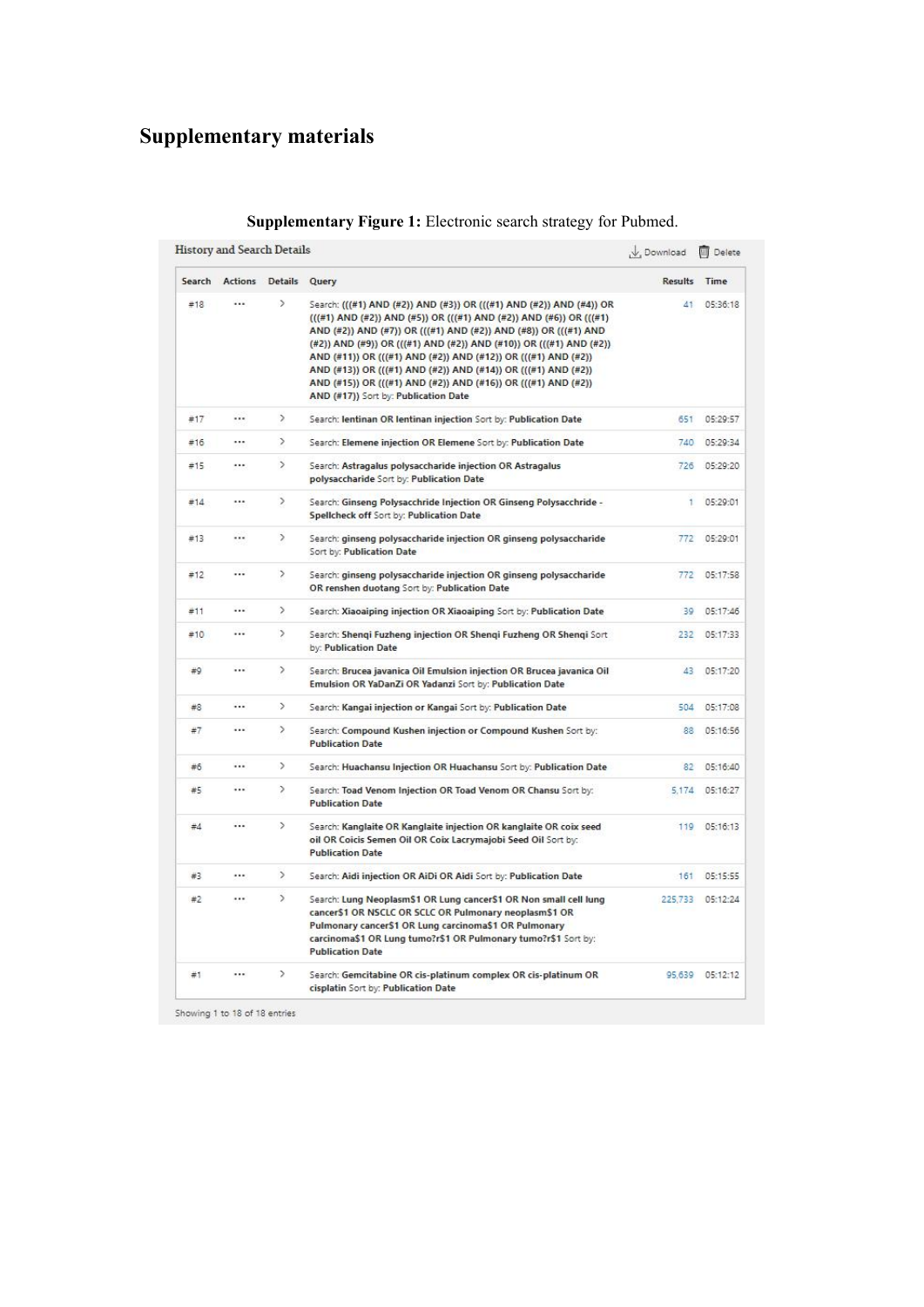| First author. year | <b>Random sequence</b> | <b>Allocation</b> | <b>Blinding</b>               |                       | Incomplete   | <b>Selective</b> | <b>Other</b> |
|--------------------|------------------------|-------------------|-------------------------------|-----------------------|--------------|------------------|--------------|
|                    | generation             | concealment       | participants and<br>personnel | outcome<br>assessment | outcome data | reporting        | bias         |
| An AJ.2014         | Simple randomization   | Unclear           | Unclear                       | Unclear               | complete     | Low risk         | Unclear      |
| Bao H.2019         | Simple randomization   | Unclear           | Unclear                       | Unclear               | complete     | Low risk         | Unclear      |
| Chen B.2014        | Patient's opinion      | Unclear           | Unclear                       | Unclear               | complete     | Low risk         | Unclear      |
| Chen C.2018        | random draw            | Unclear           | Unclear                       | Unclear               | complete     | Low risk         | Unclear      |
| Chen HL.2010       | Unclear                | Unclear           | Unclear                       | Unclear               | complete     | Low risk         | Unclear      |
| Chen W.2016        | Simple randomization   | Unclear           | Unclear                       | Unclear               | complete     | Low risk         | Unclear      |
| Chen Y.2018        | Simple randomization   | Unclear           | Unclear                       | Unclear               | complete     | Low risk         | Unclear      |
| Chu DJ.2010        | Unclear                | Unclear           | Unclear                       | Unclear               | complete     | Low risk         | Unclear      |
| Dong H.2019        | Unclear                | Unclear           | Unclear                       | Unclear               | complete     | Low risk         | Unclear      |
| Duan P.2009        | Unclear                | Unclear           | Unclear                       | Unclear               | complete     | Low risk         | Unclear      |
| Fan QL.2015        | Simple randomization   | Unclear           | Unclear                       | Unclear               | complete     | Low risk         | Unclear      |
| Fen Q.2018         | Unclear                | Unclear           | Unclear                       | Unclear               | complete     | Low risk         | Unclear      |
| Fu LJ.2012         | Medical record number  | Unclear           | Unclear                       | Unclear               | complete     | Low risk         | Unclear      |
| Gao LJ.2019        | Simple randomization   | Unclear           | Unclear                       | Unclear               | complete     | Low risk         | Unclear      |
| Ge CZ.2011         | Unclear                | Unclear           | Unclear                       | Unclear               | complete     | Low risk         | Unclear      |
| Gen KJ.2020        | Simple randomization   | Unclear           | Unclear                       | Unclear               | complete     | Low risk         | Unclear      |
| Guan XQ.2009       | Unclear                | Unclear           | Unclear                       | Unclear               | complete     | Low risk         | Unclear      |

**Supplementary Table 1:** Risk of bias summary.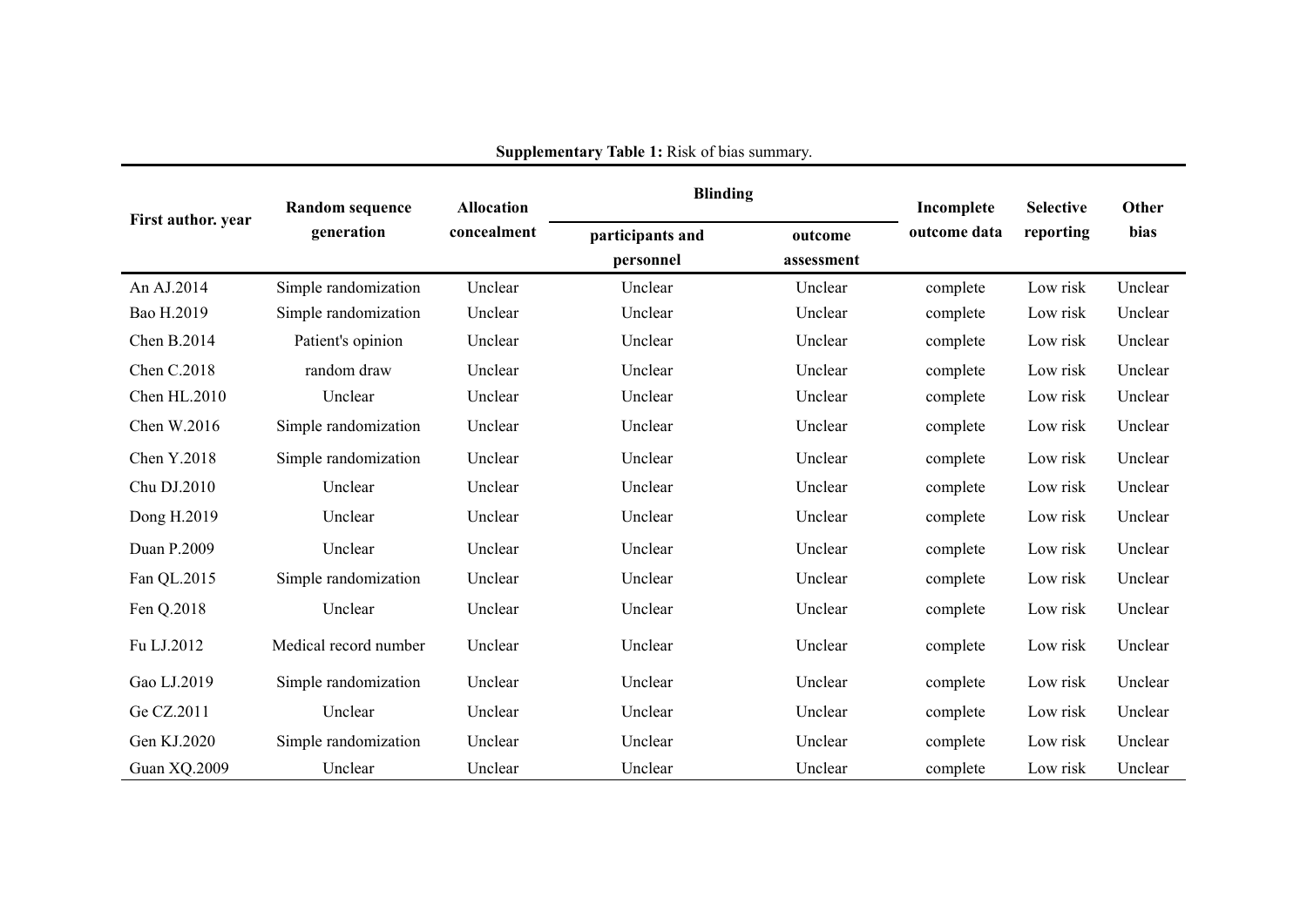| Gui XM.2020   | Unclear              | Unclear | Unclear | Unclear | complete   | Low risk | Unclear |
|---------------|----------------------|---------|---------|---------|------------|----------|---------|
| Guo X.2020    | Simple randomization | Unclear | Unclear | Unclear | complete   | Low risk | Unclear |
| Han L.2012    | Unclear              | Unclear | Unclear | Unclear | complete   | Low risk | Unclear |
| He WJ.2008    | Unclear              | Unclear | Unclear | Unclear | complete   | Low risk | Unclear |
| He WX.2021    | Simple randomization | Unclear | Unclear | Unclear | complete   | Low risk | Unclear |
| Hu XL.2017    | Simple randomization | Unclear | Unclear | Unclear | complete   | Low risk | Unclear |
| Huang WJ.2017 | Simple randomization | Unclear | Unclear | Unclear | complete   | Low risk | Unclear |
| Huang ZB.2010 | Unclear              | Unclear | Unclear | Unclear | complete   | Low risk | Unclear |
| Jiang H.2018  | Simple randomization | Unclear | Unclear | Unclear | complete   | Low risk | Unclear |
| Kuang XK.2008 | Patient's opinion    | Unclear | Unclear | Unclear | complete   | Low risk | Unclear |
| Liang SG.2014 | Simple randomization | Unclear | Unclear | Unclear | incomplete | Low risk | Unclear |
| Li HY.2017    | Simple randomization | Unclear | Unclear | Unclear | complete   | Low risk | Unclear |
| Li J.2016     | Unclear              | Unclear | Unclear | Unclear | complete   | Low risk | Unclear |
| Li JJ.2013    | Unclear              | Unclear | Unclear | Unclear | complete   | Low risk | Unclear |
| Lin CH.2014   | Simple randomization | Unclear | Unclear | Unclear | complete   | Low risk | Unclear |
| Li QL.2016    | random draw          | Unclear | Unclear | Unclear | complete   | Low risk | Unclear |
| Liu F.2019    | Simple randomization | Unclear | Unclear | Unclear | complete   | Low risk | Unclear |
| Liu H.2010    | Unclear              | Unclear | Unclear | Unclear | complete   | Low risk | Unclear |
| Liu HF.2019   | Simple randomization | Unclear | Unclear | Unclear | complete   | Low risk | Unclear |
| Liu JQ.2011   | Unclear              | Unclear | Unclear | Unclear | complete   | Low risk | Unclear |
| Liu JR.2016   | Simple randomization | Unclear | Unclear | Unclear | complete   | Low risk | Unclear |
| Liu SR.2019   | Simple randomization | Unclear | Unclear | Unclear | complete   | Low risk | Unclear |
| Liu Y .2015   | Unclear              | Unclear | Unclear | Unclear | complete   | Low risk | Unclear |
| Liu Y.2009    | Unclear              | Unclear | Unclear | Unclear | complete   | Low risk | Unclear |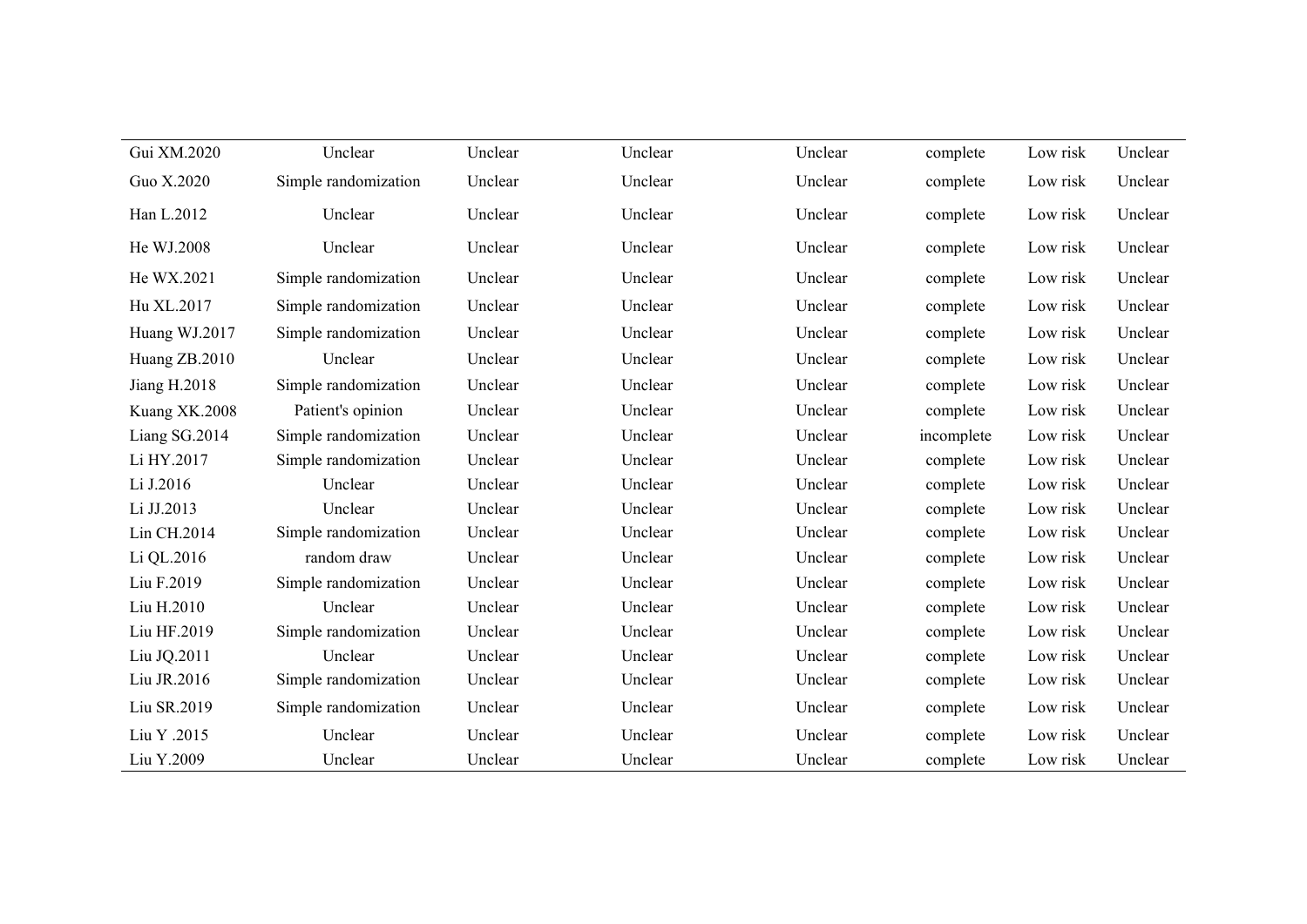| Liu YH.2014         | Simple randomization  | Unclear | Unclear | Unclear | complete | Low risk | Unclear |
|---------------------|-----------------------|---------|---------|---------|----------|----------|---------|
| Li XY.2015          | Simple randomization  | Unclear | Unclear | Unclear | complete | Low risk | Unclear |
| Long SG.2017        | Unclear               | Unclear | Unclear | Unclear | complete | Low risk | Unclear |
| Lou T.2020          | Simple randomization  | Unclear | Unclear | Unclear | complete | Low risk | Unclear |
| Luo BP.2018         | Unclear               | Unclear | Unclear | Unclear | complete | Low risk | Unclear |
| Lu WL.2017          | Unclear               | Unclear | Unclear | Unclear | complete | Low risk | Unclear |
| Lu YZ.2017          | Medical record number | Unclear | Unclear | Unclear | complete | Low risk | Unclear |
| Ma M.2017           | Simple randomization  | Unclear | Unclear | Unclear | complete | Low risk | Unclear |
| Qin ZQ.2009         | Unclear               | Unclear | Unclear | Unclear | complete | Low risk | Unclear |
| Shang LQ.2011       | Unclear               | Unclear | Unclear | Unclear | complete | Low risk | Unclear |
| Shen RR.2021        | Simple randomization  | Unclear | Unclear | Unclear | complete | Low risk | Unclear |
| Song ZZ.2009        | Unclear               | Unclear | Unclear | Unclear | complete | Low risk | Unclear |
| Su BK.2017          | Simple randomization  | Unclear | Unclear | Unclear | complete | Low risk | Unclear |
| Su GS.2008          | Unclear               | Unclear | Unclear | Unclear | complete | Low risk | Unclear |
| Sun JB.2012         | Medical record number | Unclear | Unclear | Unclear | complete | Low risk | Unclear |
| Sun SQ.2012         | Simple randomization  | Unclear | Unclear | Unclear | complete | Low risk | Unclear |
| Su SJ.2017          | Simple randomization  | Unclear | Unclear | Unclear | complete | Low risk | Unclear |
| Tao H.2020          | Unclear               | Unclear | Unclear | Unclear | complete | Low risk | Unclear |
| Tian L.2017         | Unclear               | Unclear | Unclear | Unclear | complete | Low risk | Unclear |
| Wang JH.2012        | Simple randomization  | Unclear | Unclear | Unclear | complete | Low risk | Unclear |
| Wang L.2014         | Unclear               | Unclear | Unclear | Unclear | complete | Low risk | Unclear |
| Wang LC.2015        | Simple randomization  | Unclear | Unclear | Unclear | complete | Low risk | Unclear |
| Wang SD.2015        | Simple randomization  | Unclear | Unclear | Unclear | complete | Low risk | Unclear |
| Wang Y.2017         | Unclear               | Unclear | Yes     | Unclear | complete | Low risk | Unclear |
| Wang YQ.2010        | Unclear               | Unclear | Unclear | Unclear | complete | Low risk | Unclear |
| <b>Wang YZ.2021</b> | Unclear               | Unclear | Unclear | Unclear | complete | Low risk | Unclear |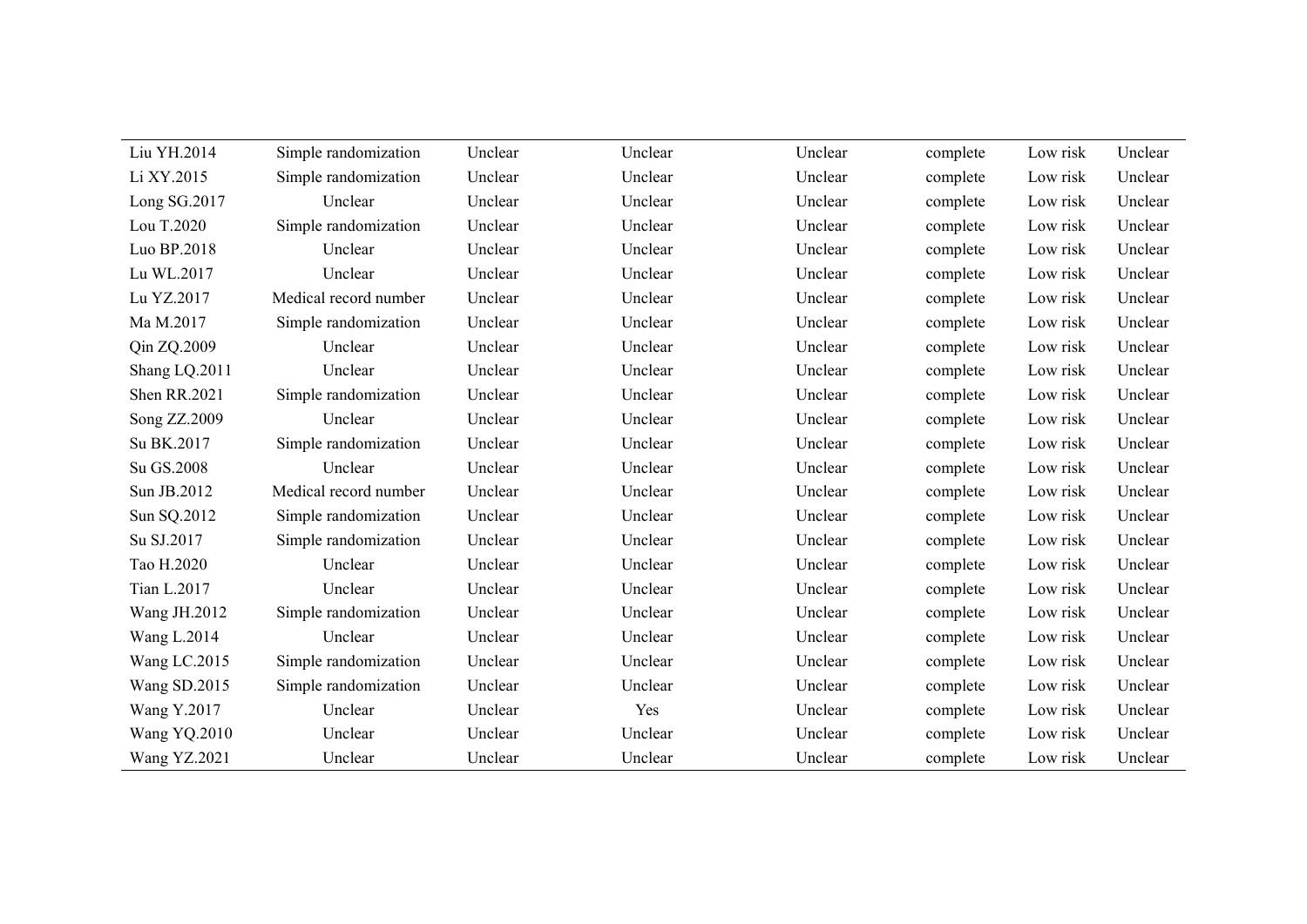| <b>Wang ZX.2009</b> | Unclear              | Unclear | Unclear | Unclear | complete | Low risk | Unclear |
|---------------------|----------------------|---------|---------|---------|----------|----------|---------|
| Wen HQ.2014         | Simple randomization | Unclear | Unclear | Unclear | complete | Low risk | Unclear |
| Wen K.2009          | Unclear              | Unclear | Unclear | Unclear | complete | Low risk | Unclear |
| Wu T.2017           | Unclear              | Unclear | Unclear | Unclear | complete | Low risk | Unclear |
| Xu H.2013           | Unclear              | Unclear | Unclear | Unclear | complete | Low risk | Unclear |
| Xu Y.2012           | Unclear              | Unclear | Unclear | Unclear | complete | Low risk | Unclear |
| Xu ZJ.2020          | Simple randomization | Unclear | Unclear | Unclear | complete | Low risk | Unclear |
| Yan QH.2018         | Simple randomization | Unclear | Unclear | Unclear | complete | Low risk | Unclear |
| Yao DJ.2013         | Simple randomization | Unclear | Unclear | Unclear | complete | Low risk | Unclear |
| Yao J.2017          | Unclear              | Unclear | Unclear | Unclear | complete | Low risk | Unclear |
| Ye CY.2017          | Simple randomization | Unclear | Unclear | Unclear | complete | Low risk | Unclear |
| Ye HN.2015          | Simple randomization | Unclear | Unclear | Unclear | complete | Low risk | Unclear |
| Yu HW.2020          | Unclear              | Unclear | Unclear | Unclear | complete | Low risk | Unclear |
| Zhang B.2017        | Unclear              | Unclear | Unclear | Unclear | complete | Low risk | Unclear |
| Zhang FY.2011       | Unclear              | Unclear | Unclear | Unclear | complete | Low risk | Unclear |
| Zhang L.2009        | Unclear              | Unclear | Unclear | Unclear | complete | Low risk | Unclear |
| Zhang LM.2017       | Unclear              | Unclear | Unclear | Unclear | complete | Low risk | Unclear |
| Zhang MM.2019       | Simple randomization | Unclear | Unclear | Unclear | complete | Low risk | Unclear |
| Zhang MY.2019       | Simple randomization | Unclear | Unclear | Unclear | complete | Low risk | Unclear |
| Zhang XC.2016       | Unclear              | Unclear | Unclear | Unclear | complete | Low risk | Unclear |
| Zhao J.2019         | Simple randomization | Unclear | Unclear | Unclear | complete | Low risk | Unclear |
| Zhao S.2015         | Unclear              | Unclear | Unclear | Unclear | complete | Low risk | Unclear |
| Zhou DM.2018        | Unclear              | Unclear | Unclear | Unclear | complete | Low risk | Unclear |
| Zhou HY.2011        | Unclear              | Unclear | Unclear | Unclear | complete | Low risk | Unclear |
| Zhou T.2009         | Unclear              | Unclear | Unclear | Unclear | complete | Low risk | Unclear |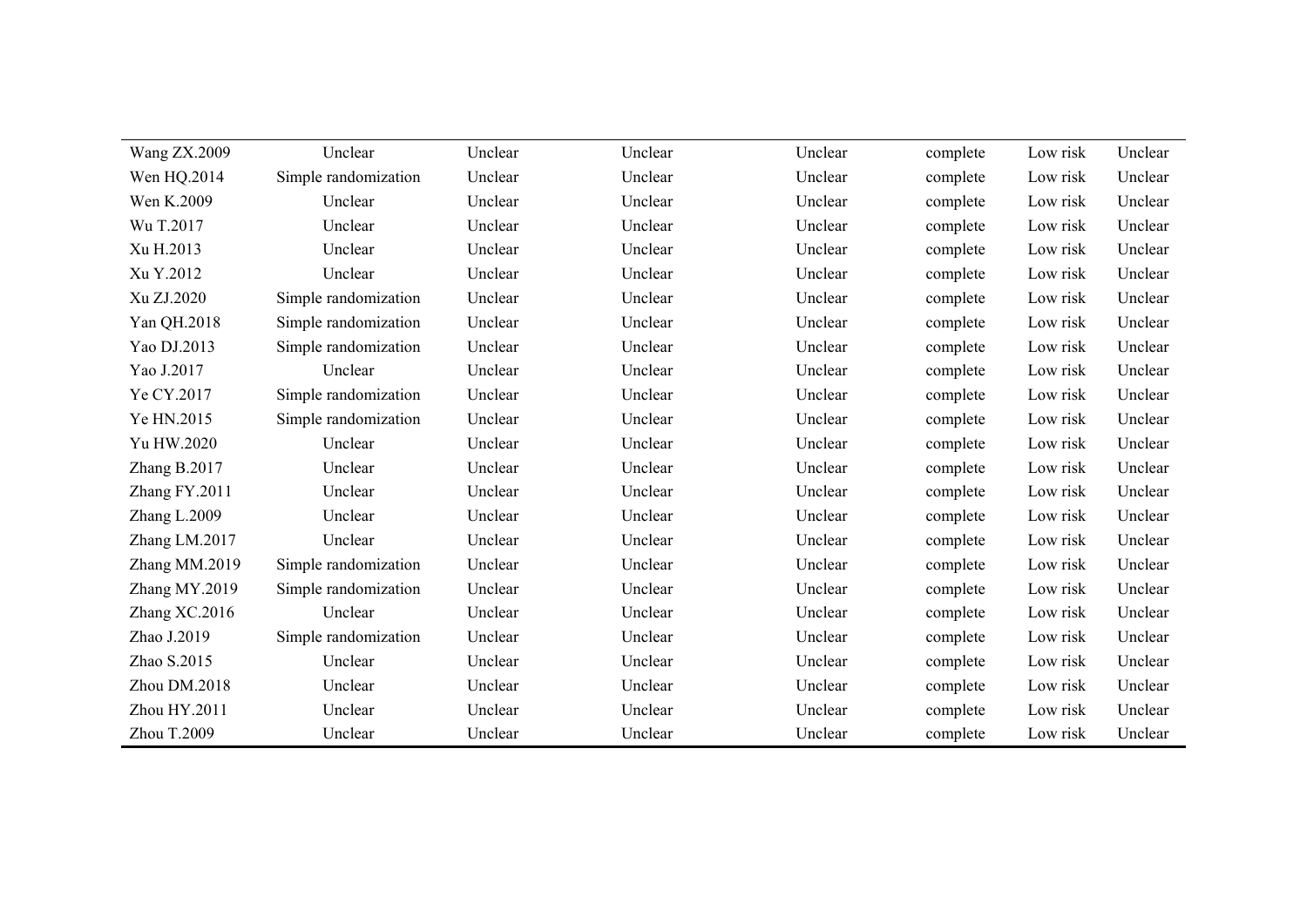

**Supplementary Figure 2:** The meta-analysis of ORR between two groups.

**Supplementary Figure 3:** The meta-analysis of leukopenia between two groups.

|                         | Reference treatment: GP                    |
|-------------------------|--------------------------------------------|
| <b>Treatment Effect</b> | Mean with 95%CI and 95%Prl                 |
| GP+KAI                  | 0.13(0.07, 0.23)(0.07, 0.23)               |
| GP+API                  | $\rightarrow$ 0.20 (0.07,0.59) (0.07,0.60) |
| GP+ELMI                 | $+$ 0.23 (0.09, 0.59) (0.09, 0.61)         |
| GP+LTN                  | $-0.29$ (0.11,0.75) (0.11,0.77)            |
| GP+CKSI                 | $0.37$ (0.25, 0.55) (0.25, 0.56)           |
| GP+Aidi                 | 0.40(0.31, 0.52)(0.30, 0.52)               |
| GP+KLT                  | $-0.45(0.31, 0.64)(0.31, 0.65)$            |
| GP+SQFZ                 | $-0.45(0.31, 0.67)(0.30, 0.68)$            |
| GP+XAPI                 | $0.48$ (0.29, 0.79) (0.29, 0.80)           |
| GP+BJOE                 | $-0.55(0.31, 0.97)$ (0.31,0.99)            |
| $\overline{1}$          | .5                                         |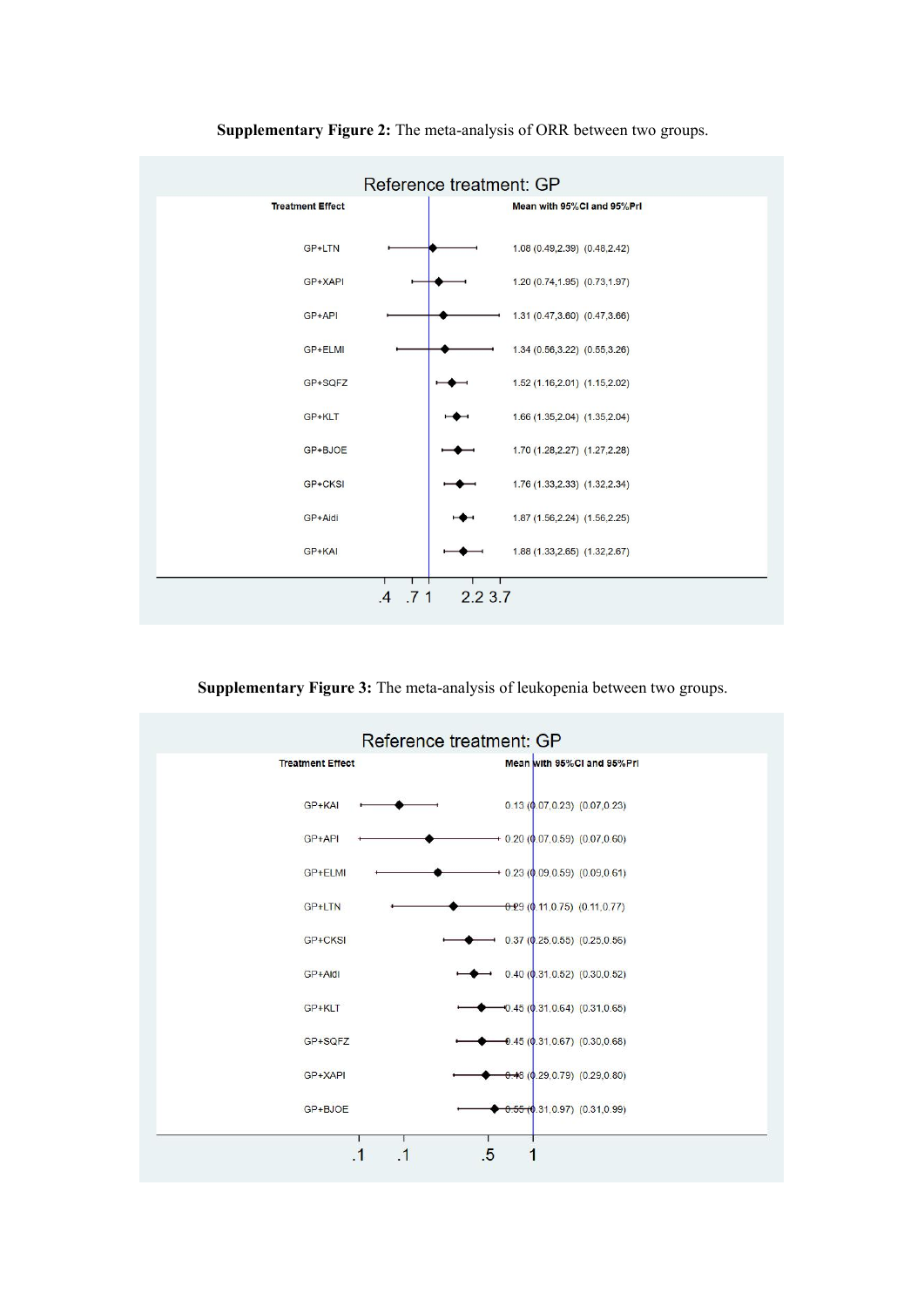

**Supplementary Figure 4:** The meta-analysis of nausea and vomiting between two groups.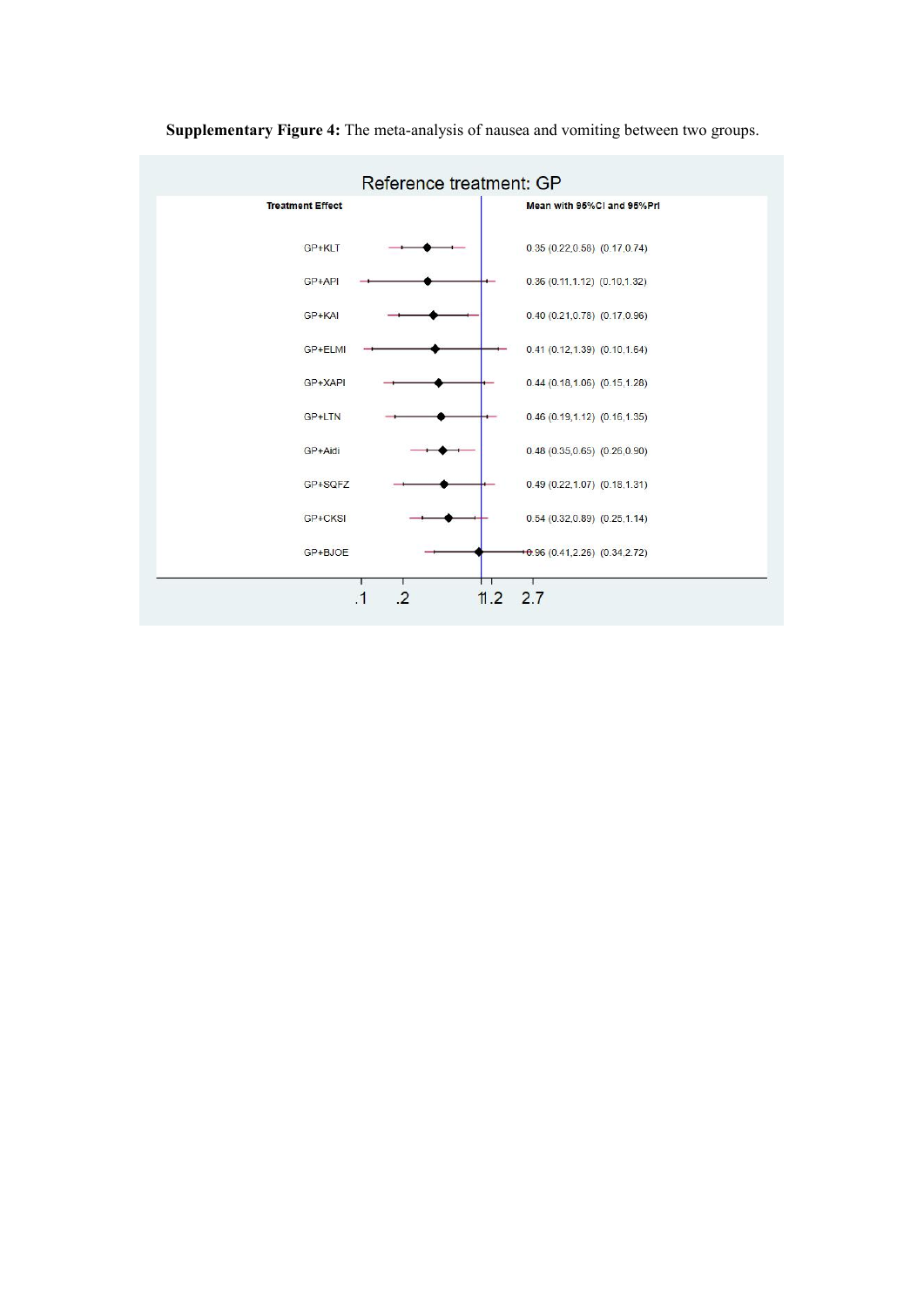



**NOTE:** Node sizes indicate the total sample sizes for treatments, and the line thickness corresponds to the number

of trials.

WinBUGS14 - [Node statistics]

| node           | mean     | sd      | MC error 2.5% |        | median | 97.5% | start          | sample            |
|----------------|----------|---------|---------------|--------|--------|-------|----------------|-------------------|
| hr[2]          | 1.163    | 0.124   | 6.873E-4      | 0.9396 | 1.156  | 1.424 | 1              | 30000             |
| n <sub>1</sub> | 1.458    | 0.1876  | 0.001101      | 1.124  | 1.447  | 1.859 | T              | 30000             |
| hr[4]          | 1.109    | 0.2491  | 0.001374      | 0.7038 | 1.082  | 1.669 | 1              | 30000             |
| hr[5]          | 1.059    | 0.1589  | $9.861E - 4$  | 0.7798 | 1.047  | 1.402 | 1              | 30000             |
| hr[6]          | 1.103    | 0.2462  | 0.001417      | 0.701  | 1.076  | 1.662 | 1              | 300 <sub>00</sub> |
| rk[1,1]        | 0.2304   | 0.4211  | 0.002417      | 0.0    | 0.0    | 1.0   | 1              | 30000             |
| rk[1,2]        | 0.4221   | 0.4939  | 0.002904      | 0.0    | 0.0    | 1.0   | 1              | 30000             |
| rk[1,3]        | 0.2741   | 0.4461  | 0.002554      | 0.0    | 0.0    | 1.0   | 1              | 30000             |
| rk[1,4]        | 0.06933  | 0.254   | 0.001465      | 0.0    | 0.0    | 1.0   | 1              | 30000             |
| rk[1,5]        | 0.0041   | 0.0639  | 3.769E-4      | 0.0    | 0.0    | 0.0   | 1              | 30000             |
| rk[1,6]        | 0.0      | 0.0     | 3.333E-13     | 0.0    | 0.0    | 0.0   | 1              | 30000             |
| rk[2,1]        | 0.03093  | 0.1731  | 0.001026      | 0.0    | 0.0    | 1.0   | 1              | 30000             |
| rk[2.2]        | 0.08597  | 0.2803  | 0.001581      | 0.0    | 0.0    | 1.0   | 1              | 30000             |
| rk[2,3]        | 0.2031   | 0.4023  | 0.002437      | 0.0    | 0.0    | 1.0   | 1              | 30000             |
| rk[2,4]        | 0.3295   | 0.47    | 0.002797      | 0.0    | 0.0    | 1.0   | 1              | 30000             |
| rk[2,5]        | 0.3003   | 0.4584  | 0.002575      | 0.0    | 0.0    | 1.0   | 1              | 30000             |
| rk[2,6]        | 0.05023  | 0.2184  | 0.00112       | 0.0    | 0.0    | 1.0   | 1              | 30000             |
| rk[3,1]        | 5.333E-4 | 0.02309 | 1.387E-4      | 0.0    | 0.0    | 0.0   | 1              | 30000             |
| rk[3,2]        | 0.0037   | 0.06071 | $3.544E - 4$  | 0.0    | 0.0    | 0.0   | 1              | 30000             |
| rk[3,3]        | 0.018    | 0.133   | 7.857E-4      | 0.0    | 0.0    | 0.0   | $\overline{1}$ | 30000             |
| rk[3,4]        | 0.05833  | 0.2344  | 0.001378      | 0.0    | 0.0    | 1.0   | 1              | 30000             |
| rk[3,5]        | 0.2042   | 0.4031  | 0.002291      | 0.0    | 0.0    | 1.0   | 1              | 30000             |
| rk[3,6]        | 0.7152   | 0.4513  | 0.002587      | 0.0    | 1.0    | 1.0   | 1              | 30000             |
| rk[4,1]        | 0.2525   | 0.4345  | 0.002527      | 0.0    | 0.0    | 1.0   | 1              | 30000             |
| rk[4,2]        | 0.1378   | 0.3447  | 0.002077      | 0.0    | 0.0    | 1.0   | ĩ              | 30000             |
| rk[4,3]        | 0.1461   | 0.3532  | 0.002167      | 0.0    | 0.0    | 1.0   | 1              | 30000             |
| rk[4,4]        | 0.1696   | 0.3753  | 0.002158      | 0.0    | 0.0    | 1.0   | 1              | 30000             |
| rk[4,5]        | 0.1879   | 0.3906  | 0.002422      | 0.0    | 0.0    | 1.0   | 1              | 30000             |
| rk[4,6]        | 0.1061   | 0.308   | 0.001786      | 0.0    | 0.0    | 1.0   | 1              | 30000             |
| rk[5,1]        | 0.2253   | 0.4178  | 0.002475      | 0.0    | 0.0    | 1.0   | 1              | 30000             |
| rk[5,2]        | 0.2067   | 0.4049  | 0.002358      | 0.0    | 0.0    | 1.0   | 1              | 30000             |
| rk[5,3]        | 0.2139   | 0.4101  | 0.002413      | 0.0    | 0.0    | 1.0   | 1              | 30000             |
| rk[5,4]        | 0.2033   | 0.4024  | 0.002548      | 0.0    | 0.0    | 1.0   | 1              | 30000             |
| rk[5,5]        | 0.1225   | 0.3278  | 0.001855      | 0.0    | 0.0    | 1.0   | $\overline{1}$ | 30000             |
| rk[5,6]        | 0.02847  | 0.1663  | 9.587E-4      | 0.0    | 0.0    | 1.0   | 1              | 30000             |
| rk[6,1]        | 0.2602   | 0.4388  | 0.002656      | 0.0    | 0.0    | 1.0   | 1              | 30000             |
| rk[6,2]        | 0.1439   | 0.351   | 0.001983      | 0.0    | 0.0    | 1.0   | 1              | 30000             |
| rk[6,3]        | 0.1449   | 0.352   | 0.001936      | 0.0    | 0.0    | 1.0   | 1              | 30000             |
| rk[6,4]        | 0.17     | 0.3756  | 0.002277      | 0.0    | 0.0    | 1.0   | 1              | 30000             |
| rk[6,5]        | 0.1811   | 0.3851  | 0.00215       | 0.0    | 0.0    | 1.0   | 1              | 30000             |
| rk[6,6]        | 0.09993  | 0.2999  | 0.001646      | 0.0    | 0.0    | 1.0   | 1              | 30000             |

**Supplementary Figure 6:** Results of the network meta-analysis of MST.

**NOTE:** 1**:** cisplatin and gemcitabine; 2: Aidi injection plus cisplatin and gemcitabine; 3: Kanglaite injection plus cisplatin and gemcitabine; 4: Compound Kushen injection plus cisplatin and gemcitabine; 5: Xiaoaiping injection plus cisplatin and gemcitabine; 6: Elemene injection plus cisplatin and gemcitabine.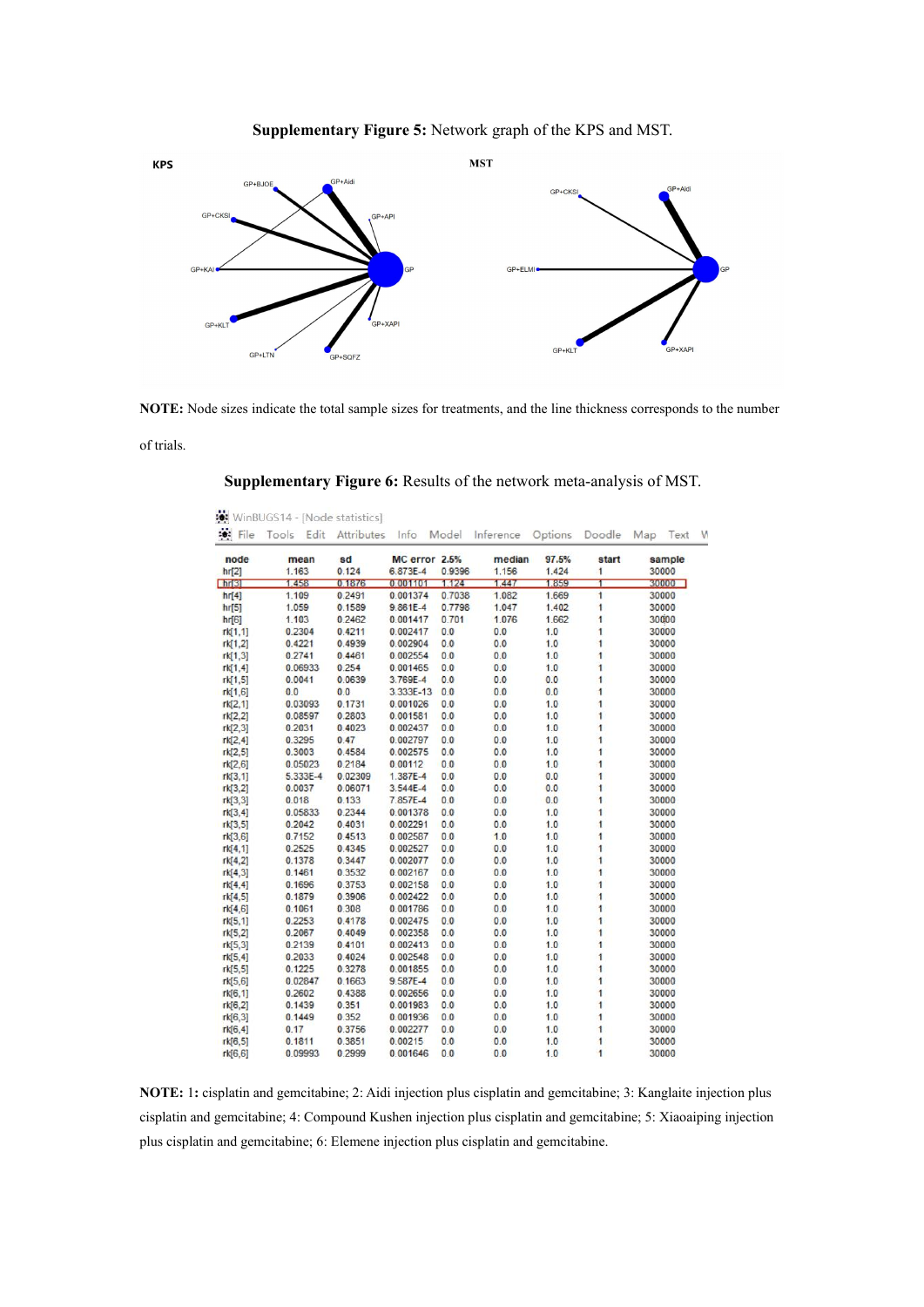| <b>Supplementary Table 2:</b> Node-splitting model resylts for outcomes. |  |  |  |  |
|--------------------------------------------------------------------------|--|--|--|--|
|--------------------------------------------------------------------------|--|--|--|--|

## A. **Node-splitting model resylts for leukopenia**

| Treatment 1                                             | Treatment 2 | No. of studies |       |
|---------------------------------------------------------|-------------|----------------|-------|
| GP                                                      | Aidi        | 20             | 0.506 |
| GP                                                      | KAI         |                | 0.250 |
| Aidi                                                    | KAI         |                | 0.248 |
| B. Node-splitting model resylts for nausea and vomiting |             |                |       |
| Treatment 1                                             | Treatment 2 | No. of studies |       |
| GP                                                      | Aidi        | د،             | 0.053 |
| GP                                                      | KAI         |                | 0.937 |
| Aidi                                                    | KAI         |                | 0.297 |

**Note:** GP: cisplatin and gemcitabine; Aidi: Aidi injection; KAI: Kangai injection.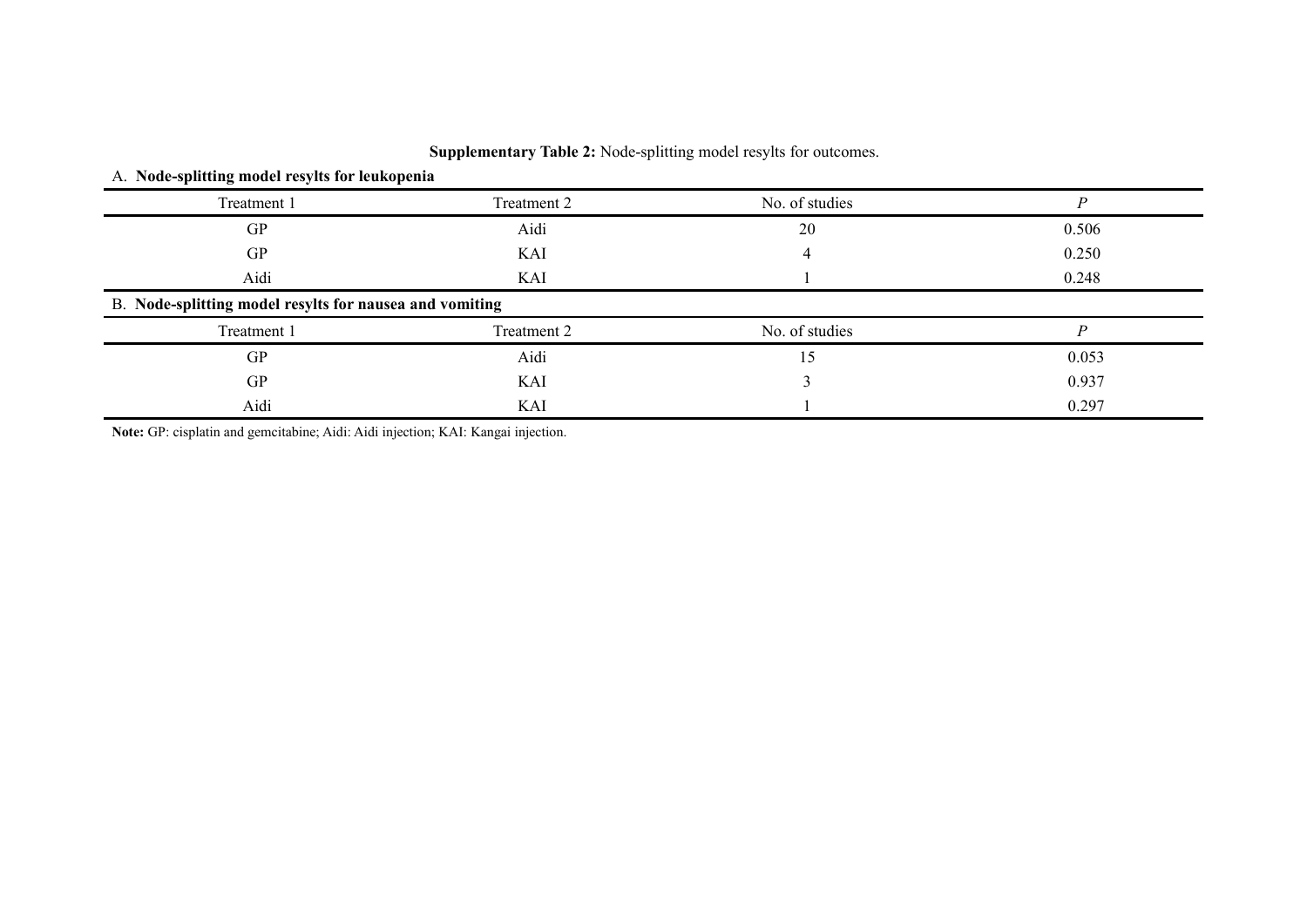| <b>GP+ELMI</b> | <b>GP+LTNI</b> | <b>GP+API</b> | <b>GP+XAPI</b> | <b>GP+KAI</b> | GP+SQFZ      | GP+BJOE      | GP+CKSI      | <b>GP+KLT</b> | GP+Aidi      | GP           |
|----------------|----------------|---------------|----------------|---------------|--------------|--------------|--------------|---------------|--------------|--------------|
|                |                |               | 0.89           | 1.34          | 1.83         | 1.48         | 1.39         | 1.15          | 1.42         | 0.74         |
| <b>GP+ELMI</b> | NA             | NA            | (0.32, 2.48)   | (0.38, 4.70)  | (0.55, 6.06) | (0.52, 4.25) | (0.52, 3.74) | (0.46, 2.83)  | (0.57, 3.58) | (0.31, 1.78) |
| NA             | <b>GP+LTNI</b> | NA            | NA             | NA            | NA           | NA           | NA           | NA            | <b>NA</b>    | NA           |
|                | 0.82           |               |                |               |              |              |              |               |              |              |
| $\rm NA$       | (0.23, 3.00)   | GP+API        | $\rm NA$       | $\rm NA$      | $\rm NA$     | $\rm NA$     | $\rm NA$     | $\rm NA$      | <b>NA</b>    | $\rm NA$     |
| NA             | 0.90           | 1.09          | GP+XAPI        | 1.50          | 2.04         | 1.66         | 1.55         | 1.28          | 1.59         | 0.83         |
|                | (0.22, 3.74)   | (0.23, 5.18)  |                | (0.53, 4.27)  | (0.77, 5.44) | (0.75, 3.67) | (0.76, 3.16) | (0.72, 2.30)  | (0.87, 2.93) | (0.49, 1.42) |
| NA             | 0.45           | 0.55          | 0.51           | <b>GP+KAI</b> | 1.36         | 1.11         | 1.04         | 0.86          | 1.06         | 0.56         |
|                | (0.18, 1.14)   | (0.18, 1.68)  | (0.14, 1.81)   |               | (0.40, 4.63) | (0.38, 3.26) | (0.37, 2.87) | (0.34, 2.18)  | (0.41, 2.75) | (0.23, 0.97) |
| NA             | 0.74           | 0.89          | 0.82           | 1.62          | GP+SQFZ      | 0.81         | 0.76         | 0.63          | 0.78         | 0.41         |
|                | (0.31, 1.73)   | (0.31, 2.58)  | (0.24, 2.79)   | (0.93, 2.83)  |              | (0.29, 2.24) | (0.29, 1.96) | (0.27, 1.48)  | (0.33, 1.87) | (0.18, 0.93) |
| NA             | 0.66           | 0.80          | 0.74           | 1.46          | 0.90         | GP+BJOE      | 0.94         | 0.77          | 0.96         | 0.50         |
|                | (0.28, 1.57)   | (0.28, 2.34)  | (0.22, 2.53)   | (0.83, 2.58)  | (0.58, 1.41) |              | (0.44, 1.99) | (0.41, 1.46)  | (0.50, 1.86) | (0.28, 0.91) |
| NA             | 0.63           | 0.77          | 0.70           | 1.39          | 0.86         | 0.95         | GP+CKSI      | 0.83          | 1.03         | 0.54         |
|                | (0.26, 1.51)   | (0.26, 2.24)  | (0.20, 2.42)   | (0.78, 2.49)  | (0.54, 1.36) | (0.59, 1.53) |              | (0.49, 1.40)  | (0.59, 1.79) | (0.33, 0.86) |
| $\rm NA$       | 0.53           | 0.64          | 0.59           | 1.17          | 0.72         | 0.80         | 0.84         | GP+KLT        | 1.24         | 0.65         |
|                | (0.22, 1.29)   | (0.22, 1.91)  | (0.17, 2.06)   | (0.64, 2.15)  | (0.44, 1.18) | (0.48, 1.33) | (0.50, 1.42) |               | (0.85, 1.81) | (0.51, 0.82) |
| NA             | 0.58           | 0.71          | 0.65           | 1.28          | 0.79         | 0.88         | 0.92         | 1.10          | GP+Aidi      | 0.52         |
|                | (0.25, 1.33)   | (0.25, 2.00)  | (0.19, 2.17)   | (0.77, 2.15)  | (0.54, 1.16) | (0.59, 1.31) | (0.61, 1.40) | (0.70, 1.73)  |              | (0.39, 0.70) |
| NA             | 1.08           | 1.31          | 1.20           | 2.37          | 1.46         | 1.62         | 1.70         | 2.03          | 1.85         | GP           |
|                | (0.49, 2.39)   | (0.47, 3.60)  | (0.37, 3.92)   | (1.49, 3.77)  | (1.08, 1.98) | (1.17, 2.25) | (1.20, 2.41) | (1.37, 3.00)  | (1.47, 2.32) |              |

**Supplementary Table 3:** Subgroup Analysis of ORR for Each Variable.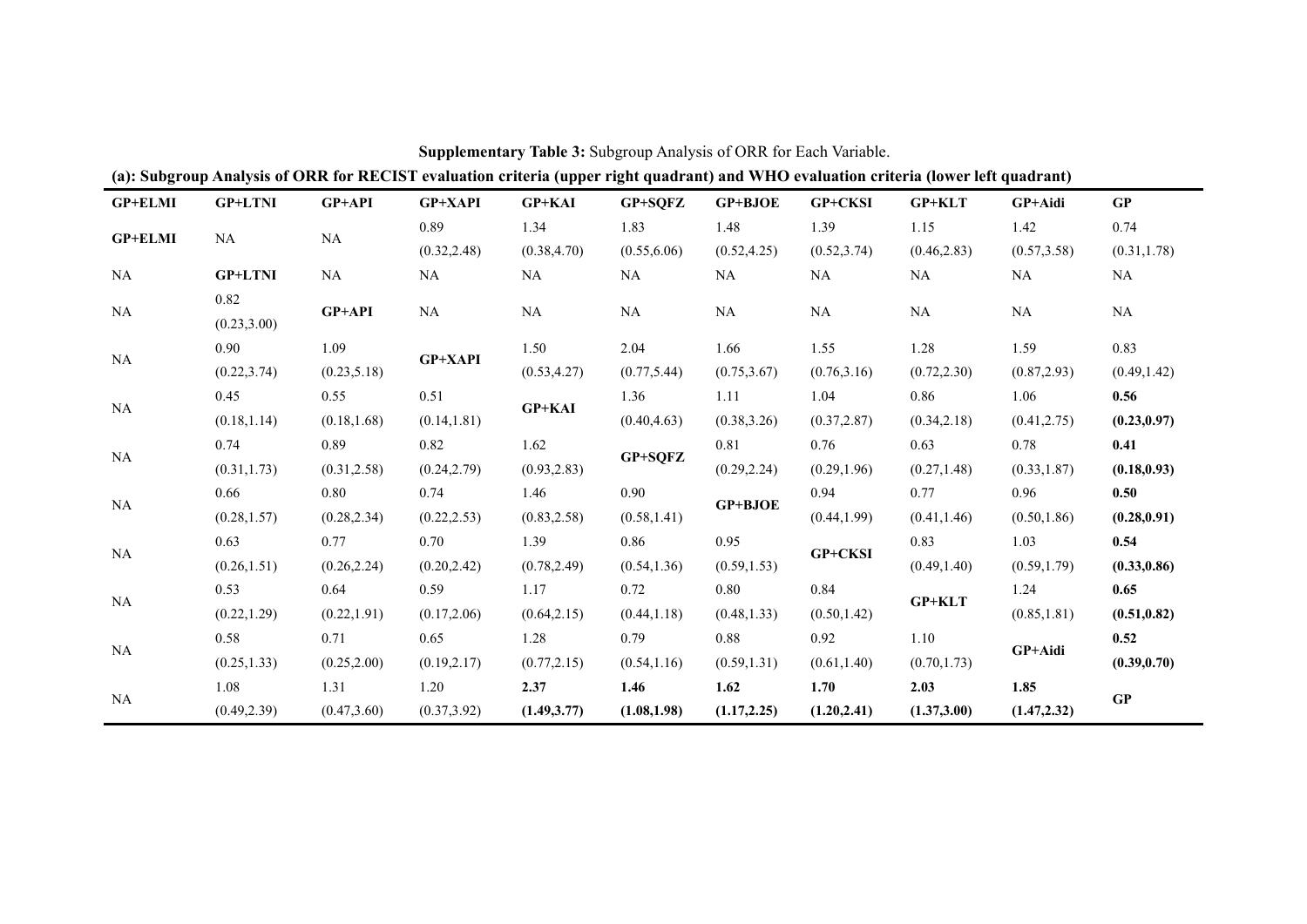|                |                |               |                | .                       |              |                |              | $\cdots$      |              |              |
|----------------|----------------|---------------|----------------|-------------------------|--------------|----------------|--------------|---------------|--------------|--------------|
| <b>GP+ELMI</b> | <b>GP+LTNI</b> | <b>GP+API</b> | <b>GP+XAPI</b> | <b>GP+KAI</b>           | GP+SQFZ      | <b>GP+BJOE</b> | GP+CKSI      | $GP+KLT$      | GP+Aidi      | GP           |
| <b>GP+ELMI</b> | NA             | NA            | NA             | NA                      | NA           | NA             | NA           | NA            | NA           | NA           |
| NA             | <b>GP+LTNI</b> | 1.21          | 1.13           | 1.97                    | 1.35         | 1.29           | 1.45         | 1.61          | 1.60         | 0.93         |
|                |                | (0.33, 4.41)  | (0.41, 3.10)   | (0.74, 5.30)            | (0.57, 3.18) | (0.53, 3.15)   | (0.61, 3.41) | (0.69, 3.74)  | (0.70, 3.64) | (0.42, 2.06) |
| NA             | NA             | GP+API        | 0.93           | 1.63                    | 1.11         | 1.07           | 1.19         | 1.32          | 1.32         | 0.77         |
|                |                |               | (0.28, 3.06)   | (0.51, 5.24)            | (0.39, 3.22) | (0.36, 3.17)   | (0.41, 3.45) | (0.46, 3.79)  | (0.47, 3.71) | (0.28, 2.11) |
| 1.14           | NA             |               | <b>GP+XAPI</b> | 1.75                    | 1.19         | 1.14           | 1.28         | 1.42          | 1.41         | 0.82         |
| (0.35, 3.71)   |                | NA            |                | (0.75, 4.07)            | (0.60, 2.38) | (0.55, 2.37)   | (0.64, 2.56) | (0.72, 2.79)  | (0.74, 2.71) | (0.44, 1.52) |
| 0.85           | <b>NA</b>      | NA            | 0.74           |                         | 0.68         | 0.66           | 0.73         | 0.81          | 0.81         | 0.47         |
| (0.31, 2.29)   |                |               | (0.30, 1.86)   | <b>GP+KAI</b>           | (0.35, 1.32) | (0.33, 1.32)   | (0.38, 1.42) | (0.43, 1.55)  | (0.44, 1.50) | (0.26, 0.84) |
| 0.74           | NA             | NA            | 0.65           | 0.87                    |              | 0.96           | 1.07         | 1.19          | 1.18         | 0.69         |
| (0.26, 2.14)   |                |               | (0.24, 1.74)   | GP+SQFZ<br>(0.40, 1.88) | (0.58, 1.58) | (0.69, 1.67)   | (0.78, 1.80) | (0.81, 1.72)  | (0.50, 0.94) |              |
| 0.63           |                |               | 0.55           | 0.74                    | 0.85         | GP+BJOE        | 1.12         | 1.24          | 1.23         | 0.72         |
| (0.24, 1.65)   | NA             | NA            | (0.23, 1.34)   | (0.39, 1.39)            | (0.41, 1.77) |                | (0.67, 1.85) | (0.77, 2.00)  | (0.79, 1.93) | (0.49, 1.06) |
| 0.50           |                |               | 0.44           | 0.59                    | 0.68         | 0.80           |              | 1.11          | 1.10         | 0.64         |
| (0.18, 1.44)   | NA             | NA            | (0.17, 1.17)   | (0.28, 1.26)            | (0.29, 1.58) | (0.39, 1.65)   | GP+CKSI      | (0.73, 1.70)  | (0.75, 1.62) | (0.47, 0.88) |
| 0.85           |                |               | 0.74           | 1.00                    | 1.15         | 1.35           | 1.68         |               | 0.99         | 0.58         |
| (0.34, 2.13)   | NA             | NA            | (0.32, 1.72)   | (0.57, 1.75)            | (0.58, 2.25) | (0.81, 2.25)   | (0.87, 3.25) | <b>GP+KLT</b> | (0.70, 1.41) | (0.44, 0.76) |
| 0.56           |                |               | 0.49           | 0.66                    | 0.76         | 0.89           | 1.11         | 0.66          |              | 0.58         |
| (0.22, 1.43)   | <b>NA</b>      | NA            | (0.21, 1.15)   | (0.37, 1.18)            | (0.38, 1.51) | (0.52, 1.53)   | (0.56, 2.19) | (0.42, 1.04)  | GP+Aidi      | (0.47, 0.72) |
| 1.34           |                |               | 1.17           | 1.58                    | 1.82         | 2.14           | 2.67         | 1.59          | 2.41         |              |
| (0.56, 3.22)   | NA             | NA            | (0.53, 2.58)   | (1.05, 2.55)            | (1.01, 3.32) | (1.41, 3.25)   | (1.49, 4.79) | (1.18, 2.14)  | (1.71, 3.39) | GP           |
|                |                |               |                |                         |              |                |              |               |              |              |

(b): Subgroup Analysis of ORR for  $\leq 2$  cycle of chemotherapy (upper right quadrant) and > 2 cycle of chemotherapy (lower left quadrant)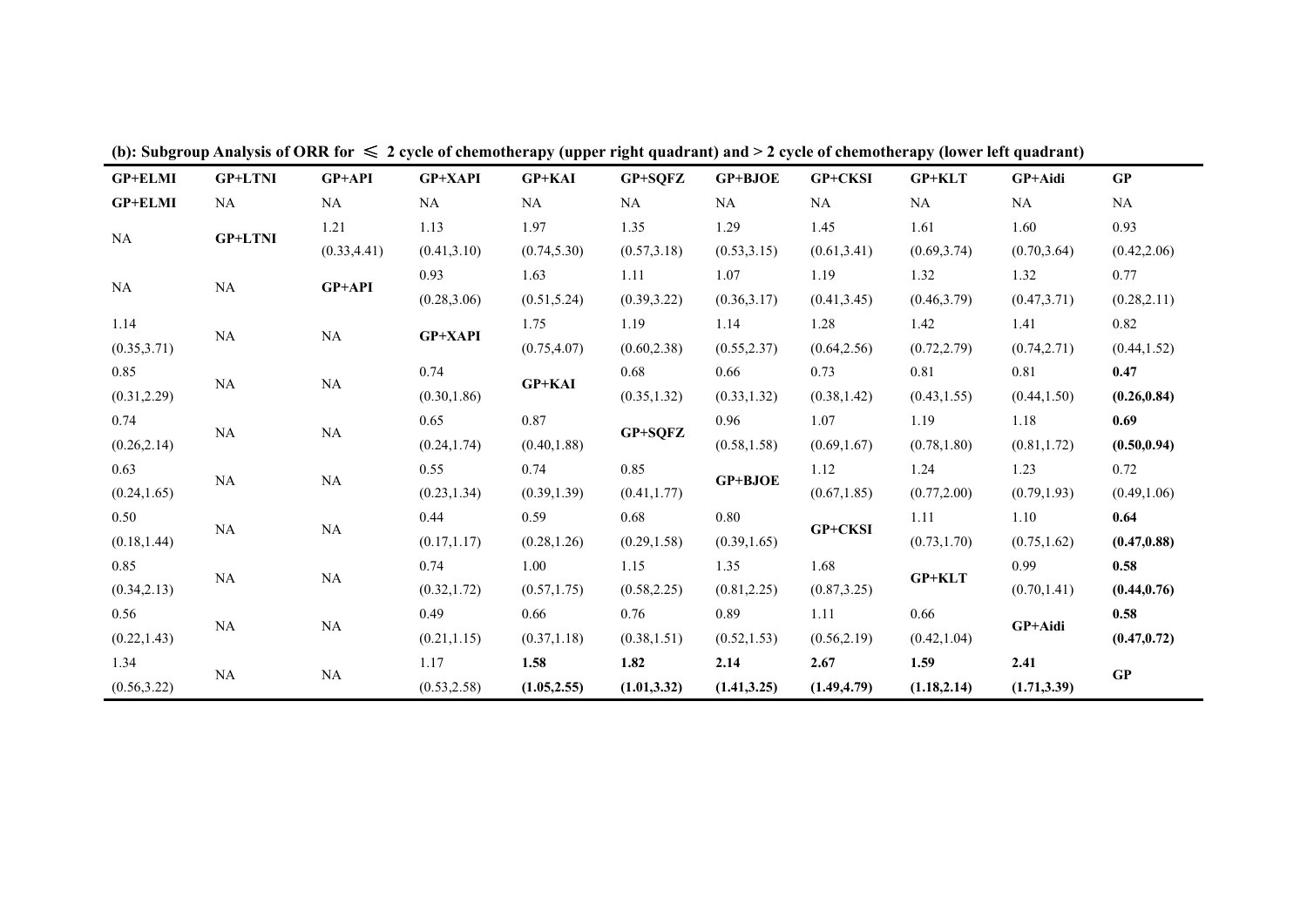| <b>GP+ELMI</b>       | <b>GP+LTNI</b> | <b>GP+API</b> | GP+XAPI        | <b>GP+KAI</b> | GP+SQFZ      | <b>GP+BJOE</b> | GP+CKSI      | <b>GP+KLT</b>                | GP+Aidi      | GP           |
|----------------------|----------------|---------------|----------------|---------------|--------------|----------------|--------------|------------------------------|--------------|--------------|
| <b>GP+ELMI</b>       | NA             | NA            | NA             | NA            | NA           | NA             | NA           | NA                           | NA           | NA           |
| 1.25<br>(0.38, 4.07) | <b>GP+LTNI</b> | NA            | NA             | NA            | NA           | NA             | NA           | NA                           | NA           | <b>NA</b>    |
| 1.03                 | 0.82           | GP+API        | NA             | NA            | NA           | NA             | NA           | NA                           | NA           | NA           |
| (0.27, 3.92)         | (0.23, 3.00)   |               |                |               |              |                |              |                              |              |              |
| 1.14                 | 0.91           | 1.10          | <b>GP+XAPI</b> | 1.65          | 1.44         | 1.80           | 1.30         | 1.35                         | 1.57         | 0.82         |
| (0.38, 3.39)         | (0.32, 2.56)   | (0.33, 3.70)  |                | (0.66, 4.11)  | (0.60, 3.46) | (0.70, 4.63)   | (0.53, 3.21) | (0.61, 2.98)                 | (0.72, 3.44) | (0.40, 1.68) |
| 0.56                 | 0.45           | 0.55          | 0.49           | <b>GP+KAI</b> | 0.87         | 1.09           | 0.79         | 0.82                         | 0.96         | 0.50         |
| (0.18, 1.79)         | (0.15, 1.35)   | (0.15, 1.94)  | (0.18, 1.35)   |               | (0.41, 1.85) | (0.48, 2.50)   | (0.36, 1.72) | (0.43, 1.57)                 | (0.51, 1.81) | (0.28, 0.87) |
| 0.94                 | 0.75           | 0.91          | 0.83           | 1.67          |              | 1.25           | 0.90         | 0.94                         | 1.09         | 0.57         |
| (0.36, 2.43)         | (0.31, 1.82)   | (0.31, 2.70)  | (0.39, 1.76)   | (0.72, 3.90)  | GP+SQFZ      | (0.57, 2.75)   | (0.43, 1.89) | (0.52, 1.70)                 | (0.61, 1.96) | (0.34, 0.93) |
| 0.89                 | 0.71           | 0.87          | 0.78           | 1.59          | 0.95         |                | 0.72         | 0.75                         | 0.88         | 0.45         |
| (0.35, 2.31)         | (0.30, 1.72)   | (0.29, 2.56)  | (0.37, 1.67)   | (0.68, 3.70)  | (0.56, 1.62) | <b>GP+BJOE</b> | (0.32, 1.64) | (0.38, 1.50)                 | (0.44, 1.73) | (0.25, 0.84) |
| 0.70                 | 0.56           | 0.68          | 0.61           | 1.24          | 0.74         | 0.78           |              | 1.04                         | 1.21         | 0.63         |
| (0.27, 1.78)         | (0.23, 1.33)   | (0.23, 1.98)  | (0.29, 1.29)   | (0.54, 2.86)  | (0.45, 1.24) | (0.47, 1.30)   | GP+CKSI      | (0.55, 1.95)                 | (0.65, 2.25) | (0.36, 1.08) |
| 0.85                 | 0.68           | 0.83          | 0.75           | 1.52          | 0.91         | 0.96           | 1.22         |                              | 1.17         | 0.60         |
| (0.34, 2.13)         | (0.29, 1.59)   | (0.29, 2.38)  | (0.37, 1.53)   | (0.68, 3.41)  | (0.57, 1.45) | (0.60, 1.53)   | (0.78, 1.90) | GP+KLT                       | (0.75, 1.81) | (0.44, 0.84) |
| 0.74                 | 0.59           | 0.72          | 0.65           | 1.31          | 0.78         | 0.83           | 1.05         | 0.86                         |              | 0.52         |
| (0.30, 1.83)         | (0.25, 1.37)   | (0.25, 2.04)  | (0.32, 1.31)   | (0.59, 2.93)  | (0.50, 1.24) | (0.52, 1.31)   | (0.68, 1.63) | (0.59, 1.27)                 | GP+Aidi      | (0.38, 0.70) |
| 1.34                 | 1.08           | 1.31          | 1.18           | 2.39          | 1.43         | 1.51           | 1.92         | 1.57                         | 1.82         |              |
| (0.56, 3.22)         | (0.49, 2.39)   | (0.47, 3.60)  | (0.61, 2.28)   | (1.12, 5.11)  | (1.01, 2.09) | (1.03, 2.19)   | (1.36, 2.72) | (1.19, 2.08)<br>(1.40, 2.37) | GP           |              |

(c): Subgroup Analysis of ORR for squamous cell carcinomas  $\leq$  adenocarcinoma (upper right quadrant) and squamous cell carcinomas > **adenocarcinoma (lower left quadrant)**

**Note:** GP: cisplatin and gemcitabine; Aidi: Aidi injection; KLT: Kanglaite injection; CKSI: Compound Kushen injection; BJOE: Brucea javanica Oil Emulsion injection; SQFZ: Shenqi Fuzheng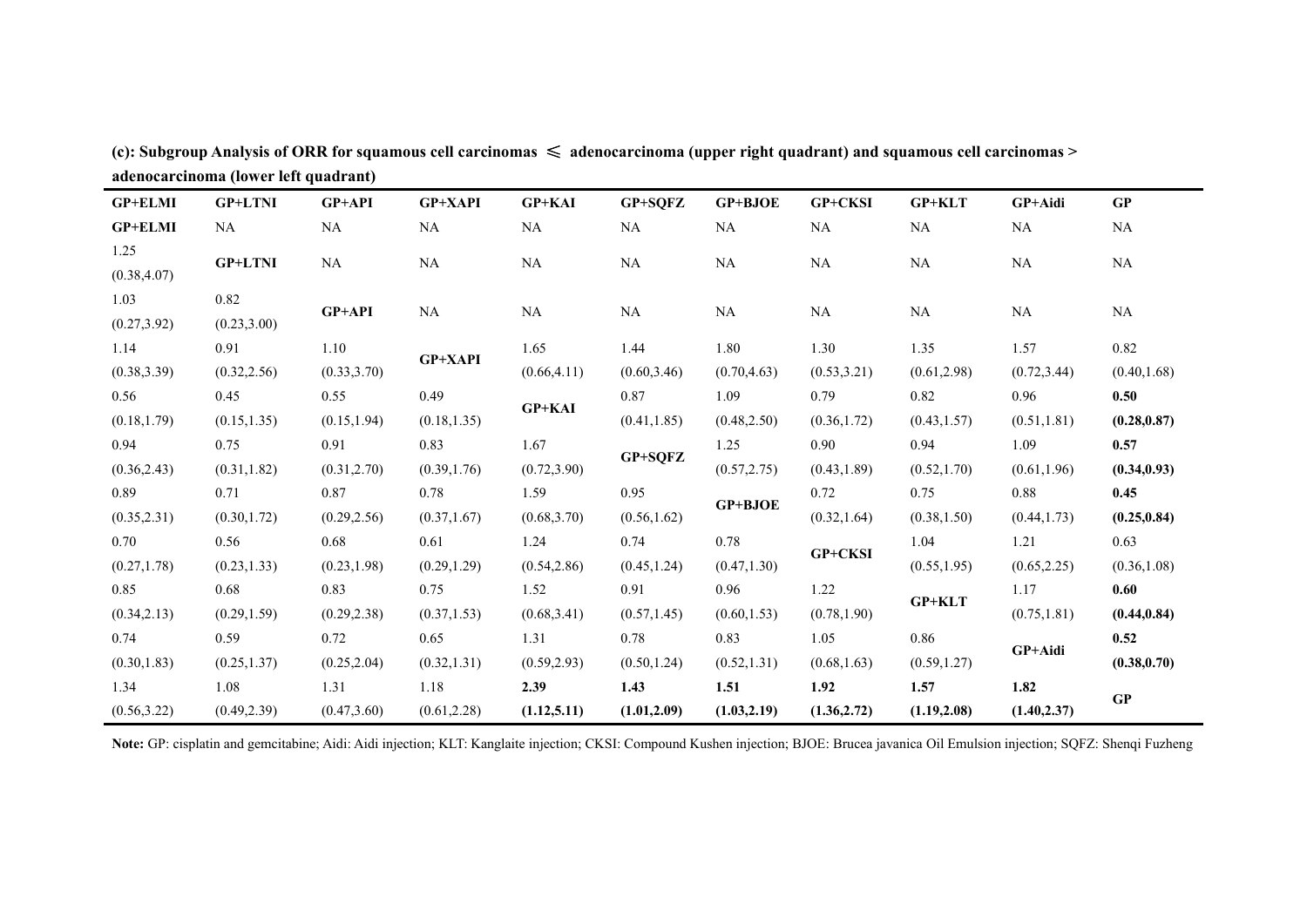|                |                |               |                |               | Supplementary Table 4: Subgroup Analysis of leukopenia for Each Variable.                                                              |               |              |               |               |               |
|----------------|----------------|---------------|----------------|---------------|----------------------------------------------------------------------------------------------------------------------------------------|---------------|--------------|---------------|---------------|---------------|
|                |                |               |                |               | (a): Subgroup Analysis of leukopenia for no supportive treatment (upper right quadrant) and supportive treatment (lower left quadrant) |               |              |               |               |               |
| GP+ELMI        | <b>GP+LTNI</b> | <b>GP+API</b> | <b>GP+XAPI</b> | <b>GP+KAI</b> | GP+SQFZ                                                                                                                                | GP+BJOE       | GP+CKSI      | <b>GP+KLT</b> | GP+Aidi       | GP            |
| <b>GP+ELMI</b> | NA             | $\rm NA$      | NA             | NA            | NA                                                                                                                                     | NA            | NA           | NA            | NA            | NA            |
| 0.77           |                |               | 1.56           | 0.89          | 2.38                                                                                                                                   | 2.07          | 1.53         | 1.59          | 1.88          | 3.64          |
| (0.17, 3.40)   | <b>GP+LTNI</b> | NA            | (0.25, 9.82)   | (0.14, 5.66)  | (0.42, 13.65)                                                                                                                          | (0.34, 12.78) | (0.24, 9.65) | (0.28, 8.95)  | (0.34, 10.46) | (0.69, 19.19) |
| 1.14           | 1.49           | GP+API        | NA             | NA            | NA                                                                                                                                     | $\rm NA$      |              |               | NA            | $\rm NA$      |
| (0.27, 4.78)   | (0.31, 7.17)   |               |                |               |                                                                                                                                        |               | NA           | NA            |               |               |
| 0.44           | 0.58           | 0.39          | GP+XAPI        | 0.57          | 1.53                                                                                                                                   | 1.33          | 0.98         | 1.02          | 1.21          | 2.33          |
| (0.14, 1.38)   | (0.16, 2.15)   | (0.11, 1.35)  |                | (0.18, 1.77)  | (0.59, 3.95)                                                                                                                           | (0.45, 3.92)  | (0.32, 3.00) | (0.41, 2.54)  | (0.50, 2.94)  | (1.06, 5.13)  |
| 3.76           | 4.90           | 3.29          | 8.49           |               | 2.68                                                                                                                                   | 2.33          | 1.72         | 1.79          | 2.12          | 4.09          |
| (1.05, 13.49)  | (1.17, 20.57)  | (0.83, 13.02) | (2.92, 24.71)  | GP+KAI        | (1.02, 7.06)                                                                                                                           | (0.78, 6.99)  | (0.56, 5.34) | (0.71, 4.55)  | (0.86, 5.21)  | (1.82, 9.21)  |
| 0.79           | 1.03           | 0.69          | 1.78           | 0.21          |                                                                                                                                        | 0.87          | 0.64         | 0.67          | 0.79          | 1.53          |
| (0.26, 2.39)   | (0.28, 3.72)   | (0.20, 2.34)  | (0.76, 4.21)   | (0.07, 0.59)  | GP+SQFZ                                                                                                                                | (0.35, 2.15)  | (0.25, 1.66) | (0.33, 1.34)  | (0.40, 1.55)  | (0.90, 2.59)  |
| 0.44           | 0.57           | 0.38          | 0.98           | 0.12          | 0.55                                                                                                                                   |               | 0.74         | 0.77          | 0.91          | 1.76          |
| (0.12, 1.58)   | (0.13, 2.41)   | (0.10, 1.52)  | (0.33, 2.90)   | (0.03, 0.39)  | (0.19, 1.57)                                                                                                                           | GP+BJOE       | (0.25, 2.18) | (0.32, 1.84)  | (0.39, 2.12)  | (0.84, 3.68)  |
| 0.64           | 0.84           | 0.56          | 1.45           | 0.17          | 0.81                                                                                                                                   | 1.47          | GP+CKSI      | 1.04          | 1.23          | 2.38          |
| (0.23, 1.83)   | (0.24, 2.88)   | (0.18, 1.80)  | (0.67, 3.16)   | (0.06, 0.45)  | (0.39, 1.69)                                                                                                                           | (0.55, 3.93)  |              | (0.42, 2.59)  | (0.51, 3.00)  | (1.08, 5.23)  |
| 0.49           | 0.64           | 0.43          | 1.11           | 0.13          | 0.62                                                                                                                                   | 1.13          | 0.77         |               | 1.18          | 2.28          |
| (0.16, 1.48)   | (0.18, 2.31)   | (0.13, 1.45)  | (0.48, 2.60)   | (0.05, 0.37)  | (0.28, 1.40)                                                                                                                           | (0.40, 3.19)  | (0.37, 1.57) | $GP+KLT$      | (0.64, 2.19)  | (1.44, 3.61)  |
| 0.66           | 0.86           | 0.58          | 1.50           | 0.18          | 0.84                                                                                                                                   | 1.52          | 1.03         | 1.35          |               | 1.93          |
| (0.24, 1.80)   | (0.26, 2.85)   | (0.19, 1.78)  | (0.73, 3.05)   | (0.07, 0.44)  | (0.43, 1.62)                                                                                                                           | (0.60, 3.85)  | (0.60, 1.79) | (0.70, 2.57)  | GP+Aidi       | (1.28, 2.92)  |
| 0.23           | 0.30           | 0.20          | 0.52           | 0.06          | 0.29                                                                                                                                   | 0.52          | 0.36         | 0.46          | 0.34          |               |
| (0.09, 0.59)   | (0.09, 0.94)   | (0.07, 0.59)  | (0.27, 0.97)   | (0.03, 0.14)  | (0.16, 0.52)                                                                                                                           | (0.22, 1.25)  | (0.23, 0.56) | (0.26, 0.82)  | (0.25, 0.47)  | GP            |

injection; KAI: Kangai injection; XAPI: Xiaoaiping injection; API: Astragalus polysaccharide injection; LTNI: Lentinan injection; ELMI: Elemene injection.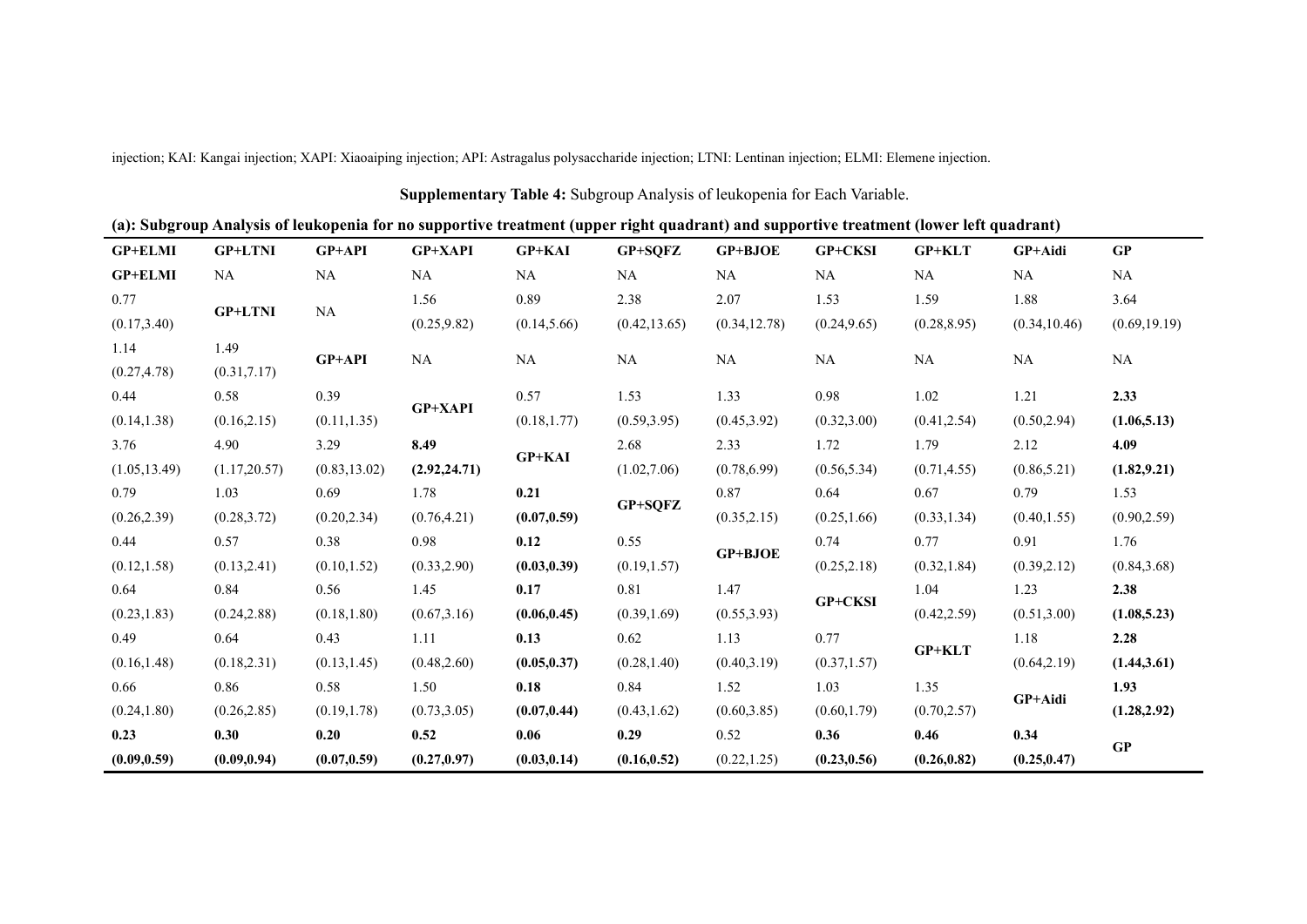| <b>GP+ELMI</b> | <b>GP+LTNI</b> | GP+API       | <b>GP+XAPI</b> | GP+KAI        | GP+SQFZ       | <b>GP+BJOE</b> | <b>GP+CKSI</b>        | <b>GP+KLT</b> | GP+Aidi      | GP           |
|----------------|----------------|--------------|----------------|---------------|---------------|----------------|-----------------------|---------------|--------------|--------------|
| <b>GP+ELMI</b> | NA             | NA           | NA             | NA            | NA            | NA             | NA                    | NA            | NA           | NA           |
| 0.79           | <b>GP+LTNI</b> | NA           | NA             | NA            | NA            | NA             | NA                    | NA            | NA           | NA           |
| (0.21, 3.00)   |                |              |                |               |               |                |                       |               |              |              |
| 1.14           | 1.45           | $GP+API$     | NA             | NA            | NA            | NA             | NA                    | NA            | NA           | NA           |
| (0.27, 4.78)   | (0.35, 6.07)   |              |                |               |               |                |                       |               |              |              |
| 0.43           | 0.54           | 0.37         | <b>GP+XAPI</b> | NA            | 3.14          | NA             | 1.96<br>(0.38, 10.01) | 2.19          | 1.45         | 3.14         |
| (0.14, 1.28)   | (0.18, 1.63)   | (0.11, 1.25) |                |               | (0.81, 12.26) |                |                       | (0.65, 7.40)  | (0.46, 4.57) | (1.07, 9.27) |
| 1.83           | 2.32           | 1.60         | 4.27           | <b>GP+KAI</b> | NA            | NA             | NA                    | NA            | NA           | NA           |
| (0.60, 5.57)   | (0.76, 7.07)   | (0.47, 5.44) | (1.90, 9.61)   |               |               |                |                       |               |              |              |
| 0.63           | 0.81           | 0.56         | 1.48           | 0.35          | GP+SQFZ       | NA             | 0.62                  | 0.70          | 0.46         | 1.00         |
| (0.22, 1.80)   | (0.28, 2.29)   | (0.17, 1.77) | (0.73, 3.02)   | (0.17, 0.73)  |               |                | (0.14, 2.72)          | (0.26, 1.89)  | (0.18, 1.15) | (0.44, 2.29) |
| 0.42           | 0.53           | 0.36         | 0.97           | 0.23          | 0.65          | GP+BJOE        | NA                    | NA            | NA           | NA           |
| (0.14, 1.25)   | (0.18, 1.59)   | (0.11, 1.22) | (0.44, 2.15)   | (0.10, 0.51)  | (0.32, 1.34)  |                |                       |               |              |              |
| 0.65           | 0.83           | 0.57         | 1.53           | 0.36          | 1.03          | 1.58           | GP+CKSI               | 1.12          | 0.74         | 1.60         |
| (0.23, 1.84)   | (0.30, 2.33)   | (0.18, 1.81) | (0.77, 3.06)   | (0.17, 0.73)  | (0.56, 1.88)  | (0.78, 3.16)   |                       | (0.29, 4.29)  | (0.20, 2.67) | (0.47, 5.45) |
| 0.69           | 0.87           | 0.60         | 1.61           | 0.38          | 1.08          | 1.66           | 1.05                  | GP+KLT        | 0.66         | 1.43         |
| (0.24, 1.97)   | (0.31, 2.50)   | (0.19, 1.94) | (0.78, 3.31)   | (0.18, 0.80)  | (0.57, 2.05)  | (0.80, 3.43)   | (0.57, 1.95)          |               | (0.33, 1.31) | (0.82, 2.51) |
| 0.63           | 0.80           | 0.55         | 1.48           | 0.35          | 1.00          | 1.52           | 0.97                  | 0.92          |              | 2.17         |
| (0.23, 1.72)   | (0.30, 2.19)   | (0.18, 1.70) | (0.77, 2.83)   | (0.18, 0.68)  | (0.57, 1.73)  | (0.79, 2.93)   | (0.57, 1.64)          | (0.52, 1.62)  | GP+Aidi      | (1.47, 3.21) |
| 0.23           | 0.29           | 0.20         | 0.53           | 0.13          | 0.36          | 0.55           | 0.35                  | 0.33          | 0.36         | GP           |
| (0.09, 0.59)   | (0.11, 0.75)   | (0.07, 0.59) | (0.31, 0.93)   | (0.07, 0.23)  | (0.23, 0.56)  | (0.31, 0.97)   | (0.23, 0.53)          | (0.21, 0.53)  | (0.26, 0.50) |              |

(b): Subgroup Analysis of leukopenia for no evaluation criteria (upper right quadrant) and evaluation criteria (lower left quadrant)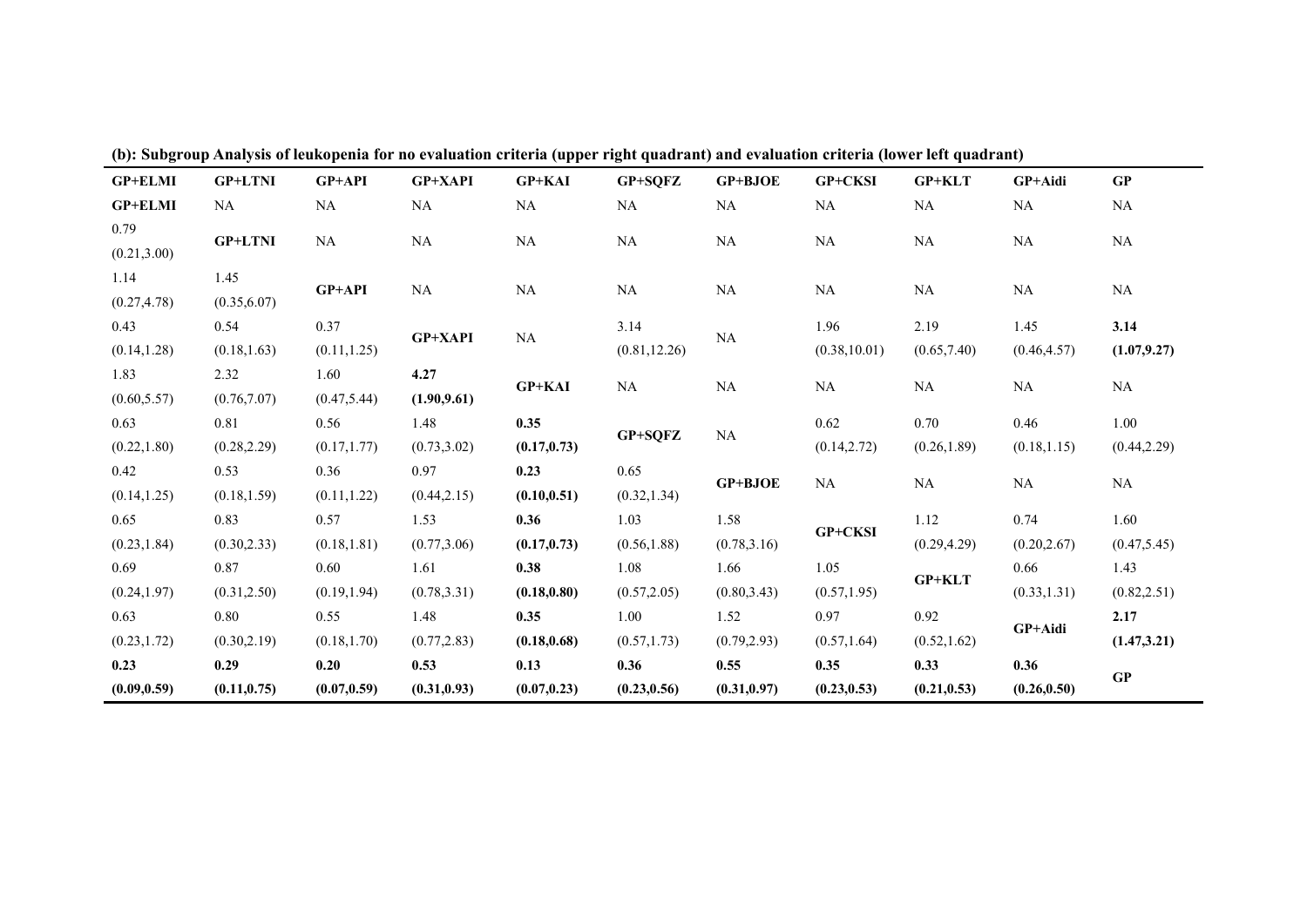| <b>GP+ELMI</b> | <b>GP+LTNI</b> | GP+API       | <b>GP+XAPI</b> | <b>GP+KAI</b> | GP+SQFZ      | <b>GP+BJOE</b> | GP+CKSI        | <b>GP+KLT</b>                | GP+Aidi      | GP            |
|----------------|----------------|--------------|----------------|---------------|--------------|----------------|----------------|------------------------------|--------------|---------------|
| <b>GP+ELMI</b> | NA             | NA           | NA             | NA            | NA           | NA             | NA             | NA                           | NA           | NA            |
| NA             |                | 0.69         | 1.87           | 0.83          | 1.49         | 1.44           | 1.29           | 1.14                         | 1.32         | 3.45          |
|                | <b>GP+LTNI</b> | (0.16, 2.94) | (0.59, 5.95)   | (0.23, 2.92)  | (0.51, 4.36) | (0.35, 5.82)   | (0.43, 3.82)   | (0.39, 3.31)                 | (0.48, 3.62) | (1.32, 8.97)  |
|                | NA             | GP+API       | 2.72           | 1.20          | 2.17         | 2.08           | 1.87           | 1.66                         | 1.92         | 5.00          |
| NA             |                |              | (0.76, 9.66)   | (0.31, 4.70)  | (0.66, 7.15) | (0.47, 9.29)   | (0.56, 6.26)   | (0.50, 5.43)                 | (0.62, 5.97) | (1.68, 14.88) |
| 0.58           |                |              |                | 0.44          | 0.80         | 0.77           | 0.69           | 0.61                         | 0.71         | 1.84          |
| (0.17, 1.97)   | NA             | NA           | <b>GP+XAPI</b> | (0.15, 1.26)  | (0.35, 1.79) | (0.23, 2.57)   | (0.30, 1.58)   | (0.27, 1.36)                 | (0.34, 1.45) | (0.96, 3.52)  |
| 3.76           | NA             | NA           | 6.53           |               | 1.81         | 1.74           | 1.56           | 1.38                         | 1.60         | 4.17          |
| (1.05, 13.49)  |                |              | (2.04, 20.87)  | <b>GP+KAI</b> | (0.69, 4.71) | (0.47, 6.47)   | (0.59, 4.14)   | (0.53, 3.57)                 | (0.67, 3.85) | (1.83, 9.53)  |
| 0.47           | NA             | NA           | 0.81           | 0.12          |              | 0.96           | 0.86           | 0.76                         | 0.89         | 2.31          |
| (0.15, 1.50)   |                |              | (0.29, 2.29)   | (0.04, 0.37)  | GP+SQFZ      | (0.31, 2.98)   | (0.42, 1.75)   | (0.39, 1.50)                 | (0.50, 1.57) | (1.42, 3.75)  |
| 0.37           |                | NA           | 0.63           | 0.10          | 0.78         | <b>GP+BJOE</b> | 0.90           | 0.79                         | 0.92         | 2.40          |
| (0.11, 1.17)   | <b>NA</b>      |              | (0.22, 1.79)   | (0.03, 0.29)  | (0.30, 2.06) |                | (0.28, 2.83)   | (0.26, 2.45)                 | (0.32, 2.69) | (0.86, 6.68)  |
| 0.63           |                | NA           | 1.10           | 0.17          | 1.35         | 1.72           | <b>GP+CKSI</b> | 0.89                         | 1.03         | 2.68          |
| (0.20, 1.95)   | NA             |              | (0.40, 2.96)   | (0.06, 0.48)  | (0.54, 3.40) | (0.69, 4.32)   |                | (0.44, 1.78)                 | (0.56, 1.88) | (1.59, 4.51)  |
| 0.33           |                |              | 0.57           | 0.09          | 0.70         | 0.90           | 0.52           | 1.16                         |              | 3.02          |
| (0.11, 0.98)   | NA             | NA           | (0.22, 1.49)   | (0.03, 0.24)  | (0.29, 1.70) | (0.37, 2.16)   | (0.23, 1.19)   | <b>GP+KLT</b>                | (0.66, 2.04) | (1.89, 4.83)  |
| 0.46           |                |              | 0.80           | 0.12          | 0.99         | 1.26           | 0.73           | 1.40                         |              | 2.60          |
| (0.16, 1.32)   | NA             | NA           | (0.32, 1.98)   | (0.05, 0.32)  | (0.43, 2.26) | (0.55, 2.87)   | (0.34, 1.57)   | (0.68, 2.90)                 | GP+Aidi      | (1.91, 3.55)  |
| 0.23           |                |              | 0.40           | 0.06          | 0.49         | 0.62           | 0.36           | 0.70                         | 0.50         |               |
| (0.09, 0.59)   | NA             | NA           | (0.18, 0.87)   | (0.03, 0.14)  | (0.25, 0.97) | (0.32, 1.24)   | (0.20, 0.67)   | (0.31, 0.79)<br>(0.40, 1.22) | GP           |               |

(c): Subgroup Analysis of leukopenia for  $\leq 2$  cycle of chemotherapy (upper right quadrant) and > 2 cycle of chemotherapy (lower left quadrant)

**Note:** GP: cisplatin and gemcitabine; Aidi: Aidi injection; KLT: Kanglaite injection; CKSI: Compound Kushen injection; BJOE: Brucea javanica Oil Emulsion injection; SQFZ: Shenqi Fuzheng

injection; KAI: Kangai injection; XAPI: Xiaoaiping injection; API: Astragalus polysaccharide injection; LTNI: Lentinan injection; ELMI: Elemene injection.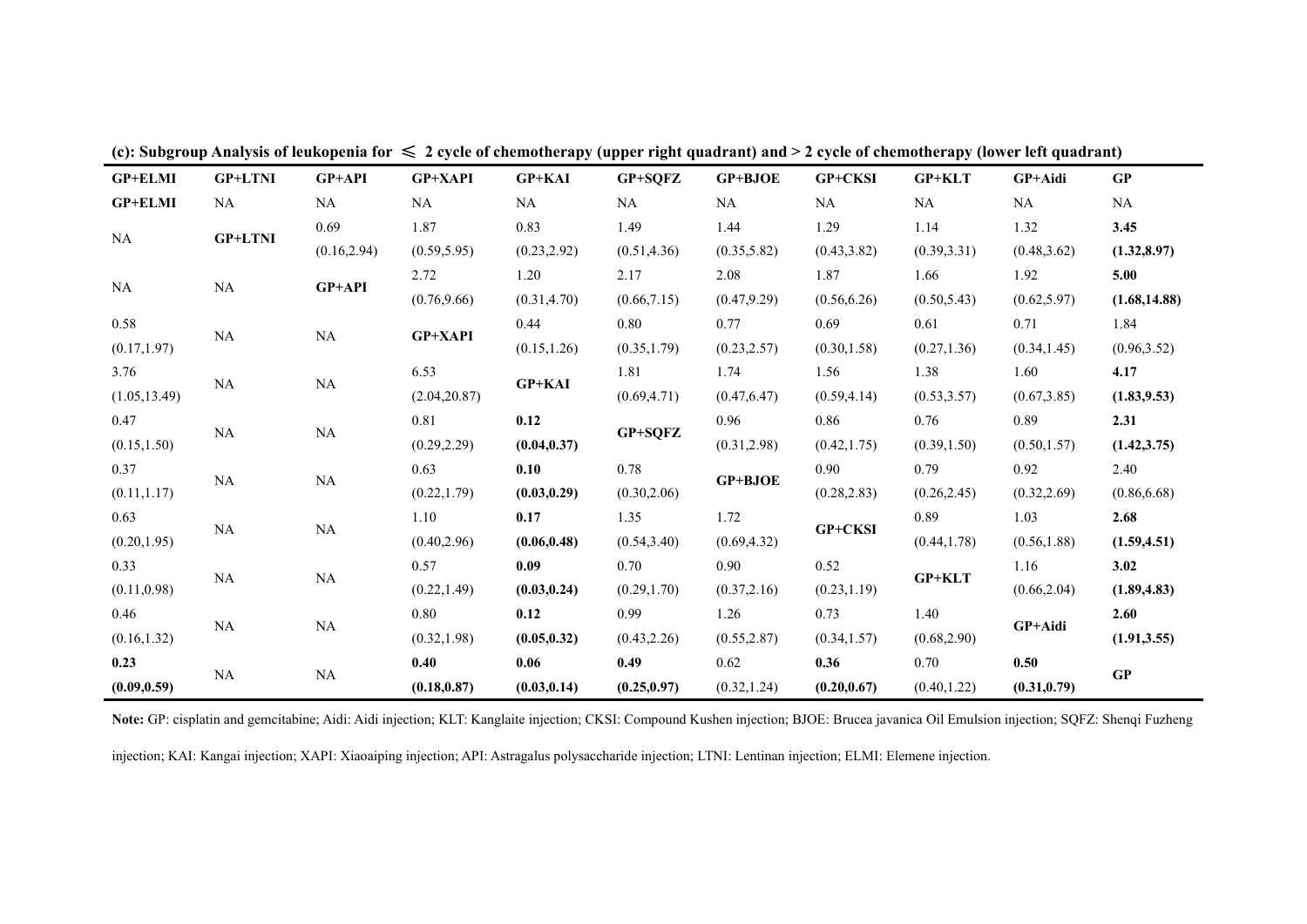|                | (a): Subgroup Analysis of nausea and vomiting for no supportive treatment (upper right quadrant) and supportive treatment (lower left quadrant) |              |                |               |              |                |               |               |              |               |
|----------------|-------------------------------------------------------------------------------------------------------------------------------------------------|--------------|----------------|---------------|--------------|----------------|---------------|---------------|--------------|---------------|
| <b>GP+ELMI</b> | <b>GP+LTNI</b>                                                                                                                                  | GP+API       | <b>GP+XAPI</b> | <b>GP+KAI</b> | GP+SQFZ      | <b>GP+BJOE</b> | GP+CKSI       | $GP+KLT$      | GP+Aidi      | GP            |
| <b>GP+ELMI</b> | NA                                                                                                                                              | <b>NA</b>    | NA             | NA            | NA           | <b>NA</b>      | <b>NA</b>     | NA            | NA           | <b>NA</b>     |
| 0.73           |                                                                                                                                                 |              | 0.56           | 1.57          | 0.54         | 2.03           | 1.02          | 0.88          | 1.27         | 2.63          |
| (0.15, 3.58)   | <b>GP+LTNI</b>                                                                                                                                  | NA           | (0.08, 3.93)   | (0.27, 9.25)  | (0.08, 3.56) | (0.30, 13.70)  | (0.18, 5.77)  | (0.19, 4.20)  | (0.28, 5.78) | (0.65, 10.57) |
| 1.16           | 1.58                                                                                                                                            | GP+API       | NA             | NA            | NA           | NA             | <b>NA</b>     | <b>NA</b>     | <b>NA</b>    | <b>NA</b>     |
| (0.26, 5.15)   | (0.34, 7.30)                                                                                                                                    |              |                |               |              |                |               |               |              |               |
| 0.41           | 0.57                                                                                                                                            | 0.36         | <b>GP+XAPI</b> | 2.79          | 0.95         | 3.62           | 1.82          | 1.57          | 2.26         | 4.67          |
| (0.08, 2.06)   | (0.11, 2.91)                                                                                                                                    | (0.08, 1.68) |                | (0.49, 15.97) | (0.15, 6.17) | (0.55, 23.70)  | (0.31, 10.69) | (0.34, 7.22)  | (0.51, 9.94) | (0.98, 18.11) |
| 1.35           | 1.84                                                                                                                                            | 1.17         | 3.26           |               | 0.34         | 1.30           | 0.63          | 0.56          | 0.81         | 1.67          |
| (0.37, 4.95)   | (0.48, 7.06)                                                                                                                                    | (0.34, 4.00) | (0.84, 12.69)  | <b>GP+KAI</b> | (0.06, 1.85) | (0.24, 7.12)   | (0.13, 3.00)  | (0.15, 2.07)  | (0.24, 2.72) | (0.56, 5.02)  |
| 0.37           | 0.50                                                                                                                                            | 0.32         | 0.89           | 0.27          |              | 3.79           | 1.91          | 1.65          | 2.37         | 4.89          |
| (0.09, 1.58)   | (0.11, 2.24)                                                                                                                                    | (0.08, 1.29) | (0.20, 4.03)   | (0.08, 0.89)  | GP+SQFZ      | (0.61, 23.54)  | (0.34, 10.58) | (0.38, 7.08)  | (0.58, 9.72) | (1.36, 17.61) |
| 0.33           | 0.45                                                                                                                                            | 0.29         | 0.80           | 0.24          | 0.90         |                | 0.50          | 0.43          | 0.63         | 1.29          |
| (0.07, 1.65)   | (0.09, 2.34)                                                                                                                                    | (0.06, 1.35) | (0.15, 4.19)   | (0.06, 0.96)  | (0.20, 4.12) | GP+BJOE        | (0.09, 2.84)  | (0.10, 1.90)  | (0.15, 2.62) | (0.35, 4.74)  |
| 0.69           | 0.95                                                                                                                                            | 0.60         | 1.67           | 0.51          | 1.89         | 2.10           |               | 0.86          | 1.24         | 2.56          |
| (0.21, 2.32)   | (0.27, 3.32)                                                                                                                                    | (0.19, 1.86) | (0.47, 5.97)   | (0.22, 1.21)  | (0.64, 5.60) | (0.58, 7.60)   | GP+CKSI       | (0.25, 2.98)  | (0.38, 4.06) | (0.92, 7.13)  |
| 1.06           | 1.45                                                                                                                                            | 0.92         | 2.56           | 0.79          | 2.89         | 3.22           | 1.53          |               | 1.44         | 2.97          |
| (0.29, 3.89)   | (0.38, 5.55)                                                                                                                                    | (0.27, 3.14) | (0.66, 9.97)   | (0.29, 2.10)  | (0.88, 9.48) | (0.82, 12.69)  | (0.65, 3.62)  | <b>GP+KLT</b> | (0.58, 3.59) | (1.48, 5.95)  |
| 0.89           | 1.21                                                                                                                                            | 0.77         | 2.14           | 0.66          | 2.42         | 2.69           | 1.28          | 0.84          |              | 2.06          |
| (0.28, 2.80)   | (0.37, 4.01)                                                                                                                                    | (0.26, 2.24) | (0.64, 7.23)   | (0.30, 1.43)  | (0.87, 6.71) | (0.79, 9.21)   | (0.70, 2.35)  | (0.39, 1.81)  | GP+Aidi      | (1.14, 3.74)  |
| 0.41           | 0.57                                                                                                                                            | 0.36         | 1.00           | 0.31          | 1.13         | 1.26           | 0.60          | 0.39          | 0.47         |               |
| (0.14, 1.24)   | (0.18, 1.78)                                                                                                                                    | (0.13, 0.99) | (0.31, 3.21)   | (0.15, 0.62)  | (0.43, 2.96) | (0.39, 4.10)   | (0.36, 0.99)  | (0.19, 0.78)  | (0.33, 0.66) | GP            |

## **Supplementary Table 5:** Subgroup Analysis of nausea and vomiting for Each Variable.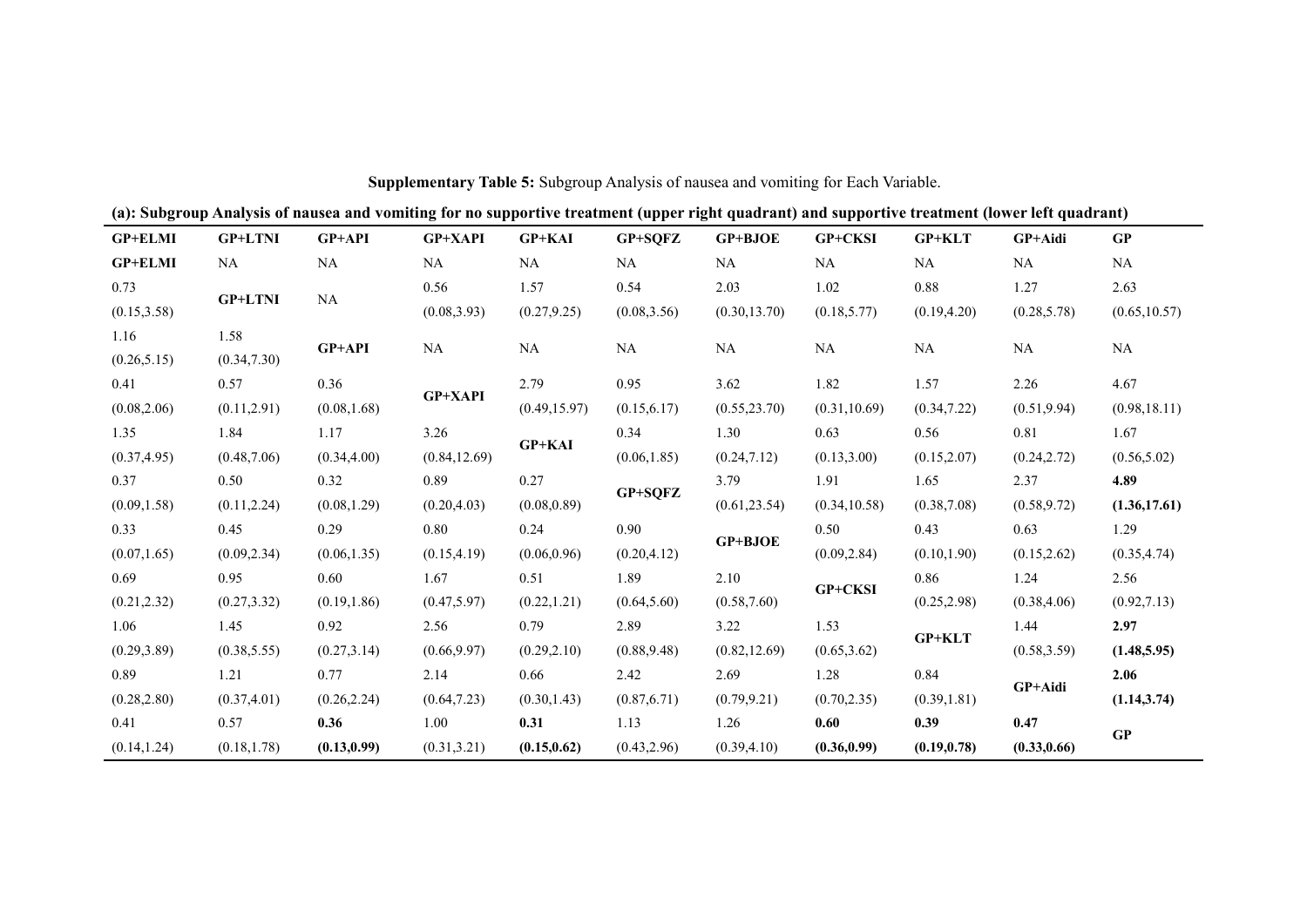| $\bullet$      |                |              | o              |               | $\sqrt{1}$   |              |                              |              |              |               |
|----------------|----------------|--------------|----------------|---------------|--------------|--------------|------------------------------|--------------|--------------|---------------|
| <b>GP+ELMI</b> | <b>GP+LTNI</b> | $GP+API$     | <b>GP+XAPI</b> | <b>GP+KAI</b> | GP+SQFZ      | GP+BJOE      | GP+CKSI                      | $GP+KLT$     | GP+Aidi      | GP            |
| <b>GP+ELMI</b> | NA             | NA           | NA             | NA            | NA           | NA           | NA                           | NA           | NA           | <b>NA</b>     |
| 0.89           | <b>GP+LTNI</b> | NA           | NA             | NA            | NA           | NA           | <b>NA</b>                    | NA           | NA           | <b>NA</b>     |
| (0.23, 3.49)   |                |              |                |               |              |              |                              |              |              |               |
| 1.16           | 1.29           | GP+API       | NA             | NA            | NA           | NA           | NA                           | NA           | NA           | <b>NA</b>     |
| (0.26, 5.15)   | (0.35, 4.73)   |              |                |               |              |              |                              |              |              |               |
| 0.41           | 0.46           | 0.36         | GP+XAPI        | NA            | 0.95         | NA           | $\rm NA$                     | 1.38         | 2.97         | 4.67          |
| (0.08, 2.06)   | (0.11, 1.91)   | (0.08, 1.68) |                |               | (0.22, 4.17) |              |                              | (0.38, 5.02) | (0.91, 9.72) | (0.98, 13.87) |
| 1.11           | 1.24           | 0.96         | 2.68           | <b>GP+KAI</b> | NA           | NA           | NA                           | NA           | NA           | NA            |
| (0.33, 3.78)   | (0.47, 3.29)   | (0.30, 3.04) | (0.74, 9.73)   |               |              |              |                              |              |              |               |
| 0.37           | 0.41           | 0.32         | 0.89           | 0.33          | GP+SQFZ      | NA           | NA                           | 1.44         | 3.12         | 4.89          |
| (0.09, 1.58)   | (0.12, 1.44)   | (0.08, 1.29) | (0.20, 4.03)   | (0.11, 1.00)  |              |              |                              | (0.43, 4.86) | (1.04, 9.33) | (1.81, 13.21) |
| 0.43           | 0.49           | 0.38         | 1.05           | 0.39          | 1.18         | GP+BJOE      | NA                           | NA           | NA           | NA            |
| (0.11, 1.66)   | (0.16, 1.49)   | (0.11, 1.35) | (0.26, 4.25)   | (0.15, 1.01)  | (0.34, 4.07) |              |                              |              |              |               |
| 0.78           | 0.87           | 0.67         | 1.87           | 0.70          | 2.11         | 1.79         | GP+CKSI                      |              | NA           | NA            |
| (0.24, 2.52)   | (0.35, 2.17)   | (0.22, 2.02) | (0.54, 6.51)   | (0.35, 1.41)  | (0.74, 6.08) | (0.74, 4.33) |                              | NA           |              |               |
| 1.03           | 1.15           | 0.89         | 2.48           | 0.93          | 2.80         | 2.37         | 1.32                         |              | 2.16         | 3.39          |
| (0.30, 3.53)   | (0.43, 3.08)   | (0.28, 2.84) | (0.68, 9.08)   | (0.42, 2.04)  | (0.92, 8.56) | (0.91, 6.16) | (0.65, 2.70)                 | $GP+KLT$     | (0.94, 4.98) | (1.69, 6.79)  |
| 1.00           | 1.12           | 0.86         | 2.41           | 0.90          | 2.72         | 2.30         | 1.29                         | 0.97         |              | 1.57          |
| (0.32, 3.14)   | (0.47, 2.67)   | (0.30, 2.51) | (0.72, 8.12)   | (0.48, 1.69)  | (0.98, 7.54) | (0.99, 5.33) | (0.74, 2.22)                 | (0.50, 1.87) | GP+Aidi      | (0.99, 2.50)  |
| 0.41           | 0.46           | 0.36         | 1.00           | 0.37          | 1.13         | 0.95         | 0.53                         | 0.40         | 0.41         | GP            |
| (0.14, 1.24)   | (0.21, 1.04)   | (0.13, 0.99) | (0.31, 3.21)   | (0.22, 0.65)  | (0.43, 2.96) | (0.44, 2.06) | (0.35, 0.82)<br>(0.23, 0.71) |              | (0.30, 0.58) |               |

(b): Subgroup Analysis of nausea and vomiting for no evaluation criteria (upper right quadrant) and evaluation criteria (lower left quadrant)